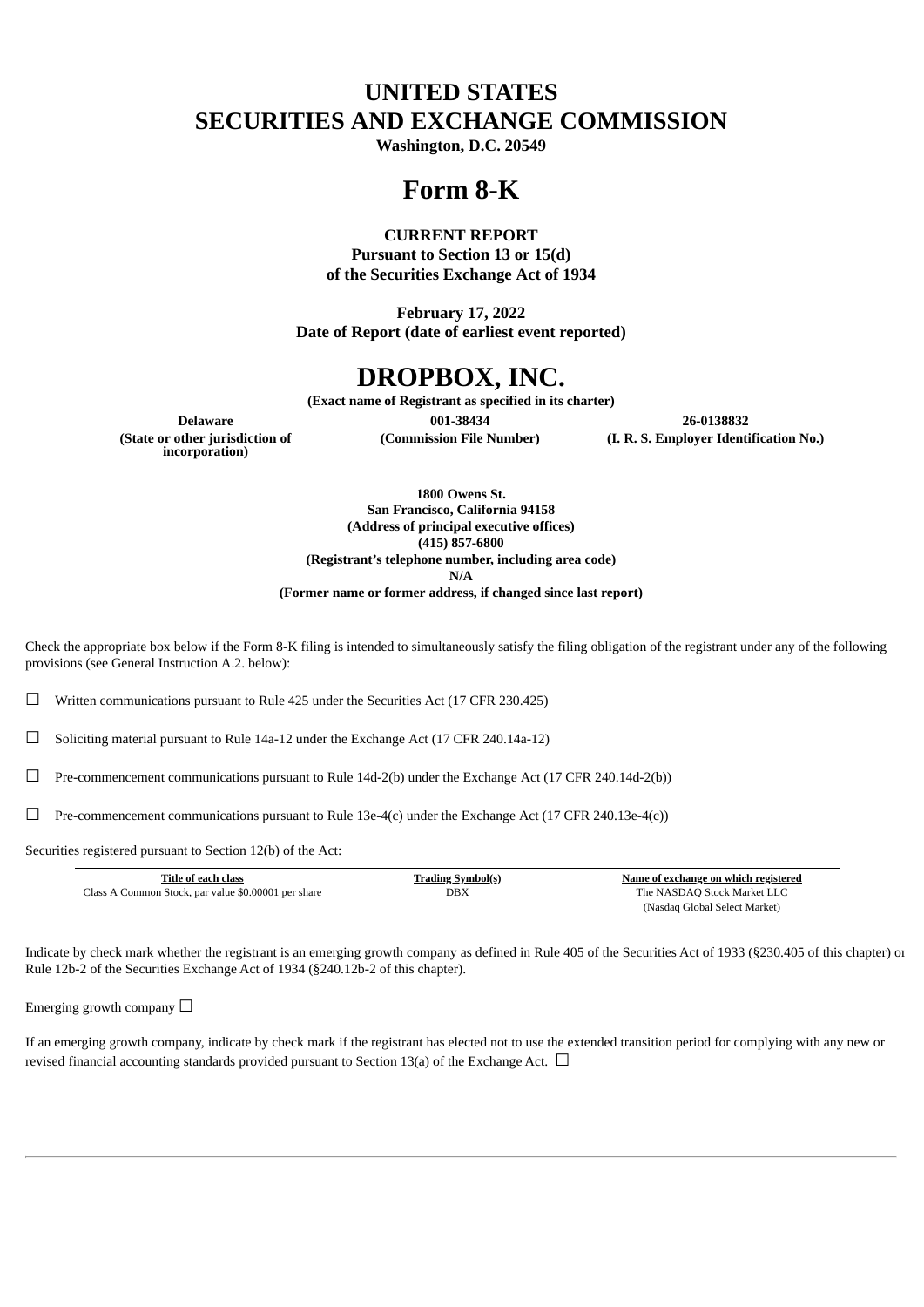#### **Item 2.02 – Results of Operations and Financial Condition**

On February 17, 2022, Dropbox, Inc. ("Dropbox" or the "Company") issued a press release and will hold a conference call announcing its financial results for the quarter and fiscal year ended December 31, 2021. A copy of the press release is attached as Exhibit 99.1 to this current report on Form 8-K and is incorporated by reference herein.

#### **Item 7.01 – Regulation FD Disclosure**

On February 17, 2022, Dropbox posted supplemental investor materials on its investors.dropbox.com website. Dropbox intends to use its investors.dropbox.com website as a means of disclosing material non-public information and for complying with its disclosure obligations under Regulation FD.

The information in this current report on Form 8-K and the exhibits attached hereto shall not be deemed "filed" for purposes of Section 18 of the Securities Exchange Act of 1934, as amended (the "Exchange Act") or otherwise subject to the liabilities of that section, nor shall it be deemed incorporated by reference in any filing under the Securities Act of 1933, as amended, or the Exchange Act, regardless of any general incorporation language in such filing.

#### **Item 9.01 – Financial Statements and Exhibits**

(d) Exhibits:

| Exhibit No. | <b>Exhibit Description</b>                                                                                |
|-------------|-----------------------------------------------------------------------------------------------------------|
| 99.1        | Press Release entitled "Dropbox Announces Fourth Ouarter and Fiscal 2021 Results" dated February 17, 2022 |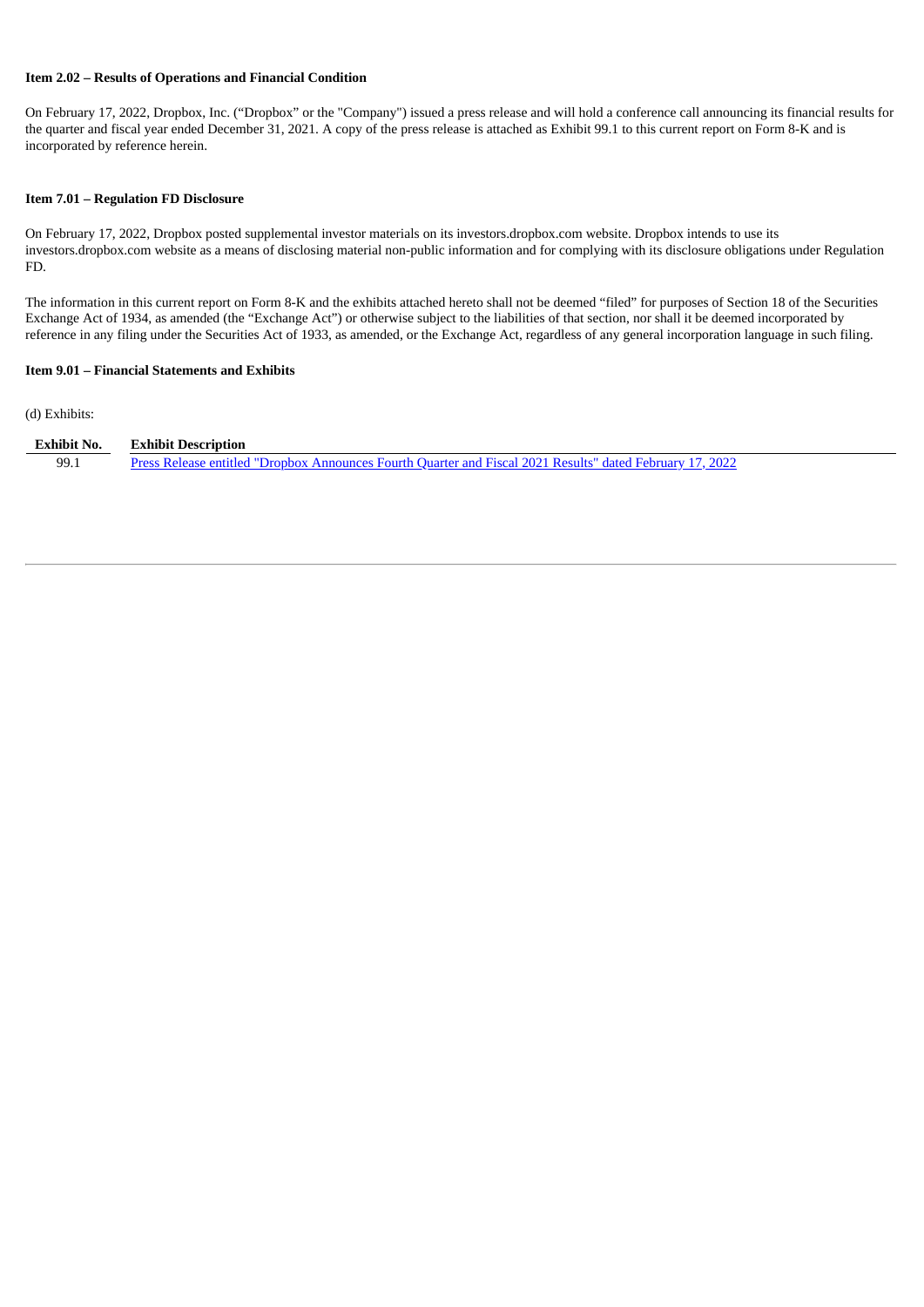# **SIGNATURES**

Pursuant to the requirements of the Securities Exchange Act of 1934, as amended, the Registrant has duly caused this report to be signed on its behalf by the undersigned hereunto duly authorized.

Dated: February 17, 2022

**Dropbox, Inc.**

/s/Timothy J. Regan Timothy J. Regan Chief Financial Officer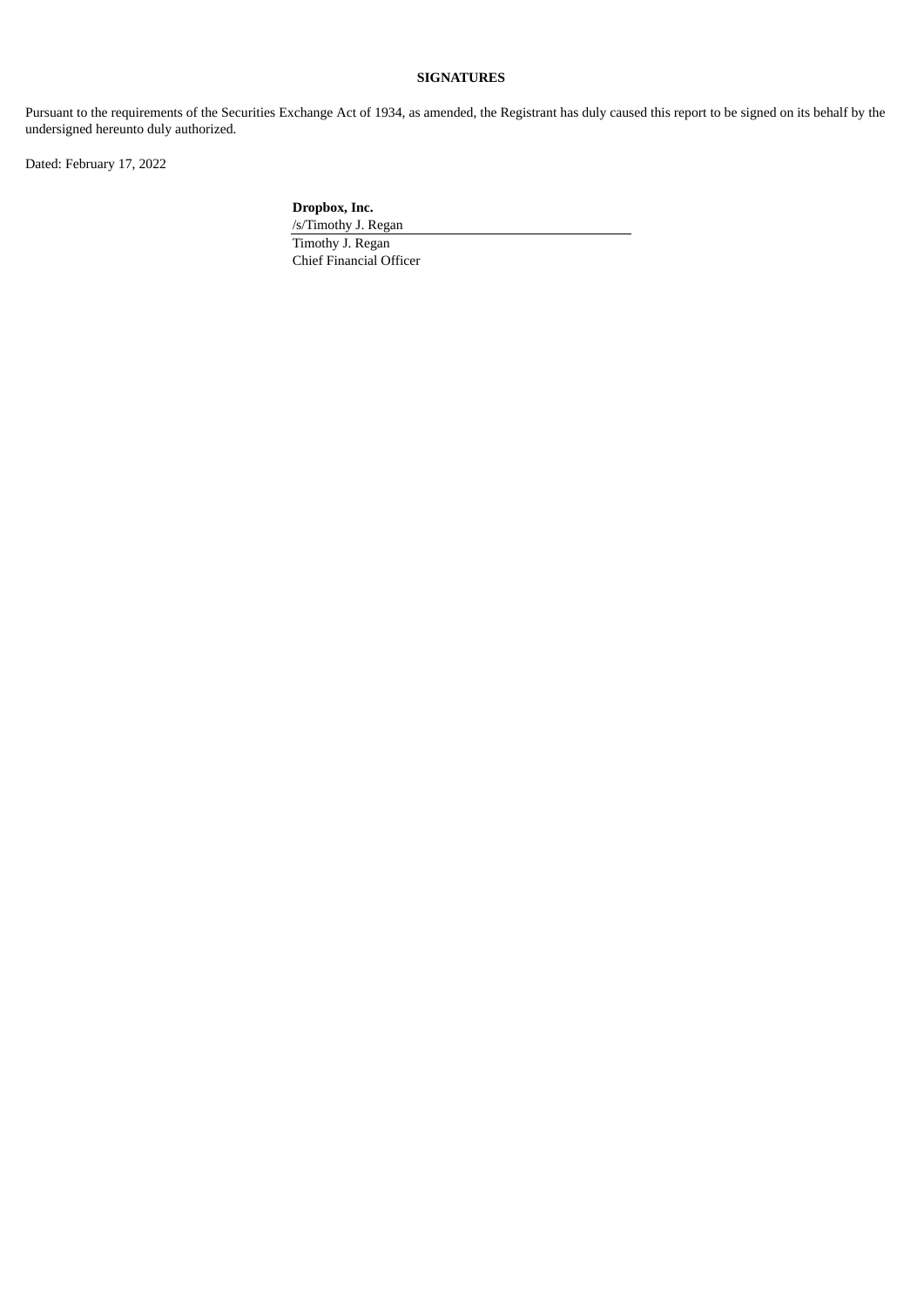#### **Dropbox Announces Fourth Quarter and Fiscal 2021 Results**

<span id="page-3-0"></span>Fourth Quarter Revenue of \$565.5 Million, Up 12.2% Year-over-year; on a constant currency basis, Up 10.8% Year-over-year GAAP and Non-GAAP Operating Income of \$70.2 Million and \$168.0 Million, Up 120.3% and 31.7% Year-over-year Net Cash Provided by Operating Activities of \$162.7 Million and Free Cash Flow of \$161.4 Million

Fiscal 2021 Revenue of \$2.158 Billion, Up 12.7% Year-over-year; on a constant currency basis, Up 11.1% Year-over-year Net Cash Provided by Operating Activities of \$729.8 Million and Free Cash Flow of \$707.7 Million

**SAN FRANCISCO, Calif.** - February 17, 2022 - Dropbox, Inc. (NASDAQ: DBX), today announced financial results for its fourth quarter ended December 31, 2021.

"2021 was a strong year for Dropbox. I'm proud of the progress our team made on evolving our core offerings and expanding our product portfolio to align to our customers' growing needs, all during our first year as a Virtual First company," said Dropbox Co-Founder and Chief Executive Officer Drew Houston. "We improved our non-GAAP operating margin by nearly 9 points, grew free cash flow by over 40% year-over-year, and delivered our first full year of GAAP profitability. Looking ahead to 2022, I'm excited about the opportunity we have to help our customers organize their digital lives and deliver value to our shareholders."

#### **Fourth Quarter Fiscal 2021 Results**

- Total revenue was \$565.5 million, an increase of 12.2% from the same period last year. On a constant currency basis, year-over-year growth would have been 10.8%. (1)
- Total ARR ended at \$2.261 billion, an increase of \$43.1 million quarter-over-quarter and an increase of 11.8% year-over-year. On a constant currency basis, year-over-year growth would have been 10.2%.<sup>(2)</sup>
- Paying users ended at 16.79 million, as compared to 15.48 million for the same period last year. Average revenue per paying user was \$134.78, as compared to \$130.17 for the same period last year.
- GAAP gross margin was 79.5%, as compared to 79.0% in the same period last year. Non-GAAP gross margin was 80.9%, as compared to 80.1% in the same period last year.
- GAAP operating margin was 12.4%, as compared to (68.8%) in the same period last year. Non-GAAP operating margin was 29.7%, as compared to 25.3% in the same period last year.
- GAAP net income (loss) was \$124.6 million, as compared to (\$345.8) million in the same period last year due to significant impairment charges of \$398.2 million in the fourth quarter of 2020 as a result of the company's decision to shift to a Virtual First work model, as well as an income tax benefit from the release of a valuation allowance of \$38.1 million on the company's Irish deferred tax assets in the fourth quarter of 2021. Non-GAAP net income was \$159.9 million, as compared to \$117.9 million in the same period last year. •
- Net cash provided by operating activities was \$162.7 million, including the cash paid for the company's real estate lease termination of \$32.0 million, as compared to \$170.7 million in the same period last year. Free cash flow was \$161.4 million, as compared to \$158.4 million in the same period last year.
- GAAP diluted net income (loss) per share attributable to common stockholders was \$0.32, as compared to (\$0.84) in the same period last year due to significant impairment charges of \$398.2 million in the fourth quarter of 2020 as a result of the company's decision to shift to a Virtual First work model, as well as an income tax benefit from the release of a valuation allowance of \$38.1 million on the company's Irish deferred tax assets in the fourth quarter of 2021. Non-GAAP diluted net income per share attributable to common stockholders was \$0.41, as compared to \$0.28 in the same period last year. (3) •
- Cash, cash equivalents and short-term investments ended at \$1.718 billion.

#### **Full Year Fiscal 2021 Results**

• Total revenue was \$2.158 billion, an increase of 12.7% year over year. On a constant currency basis, year-over-year growth would have been 11.1%.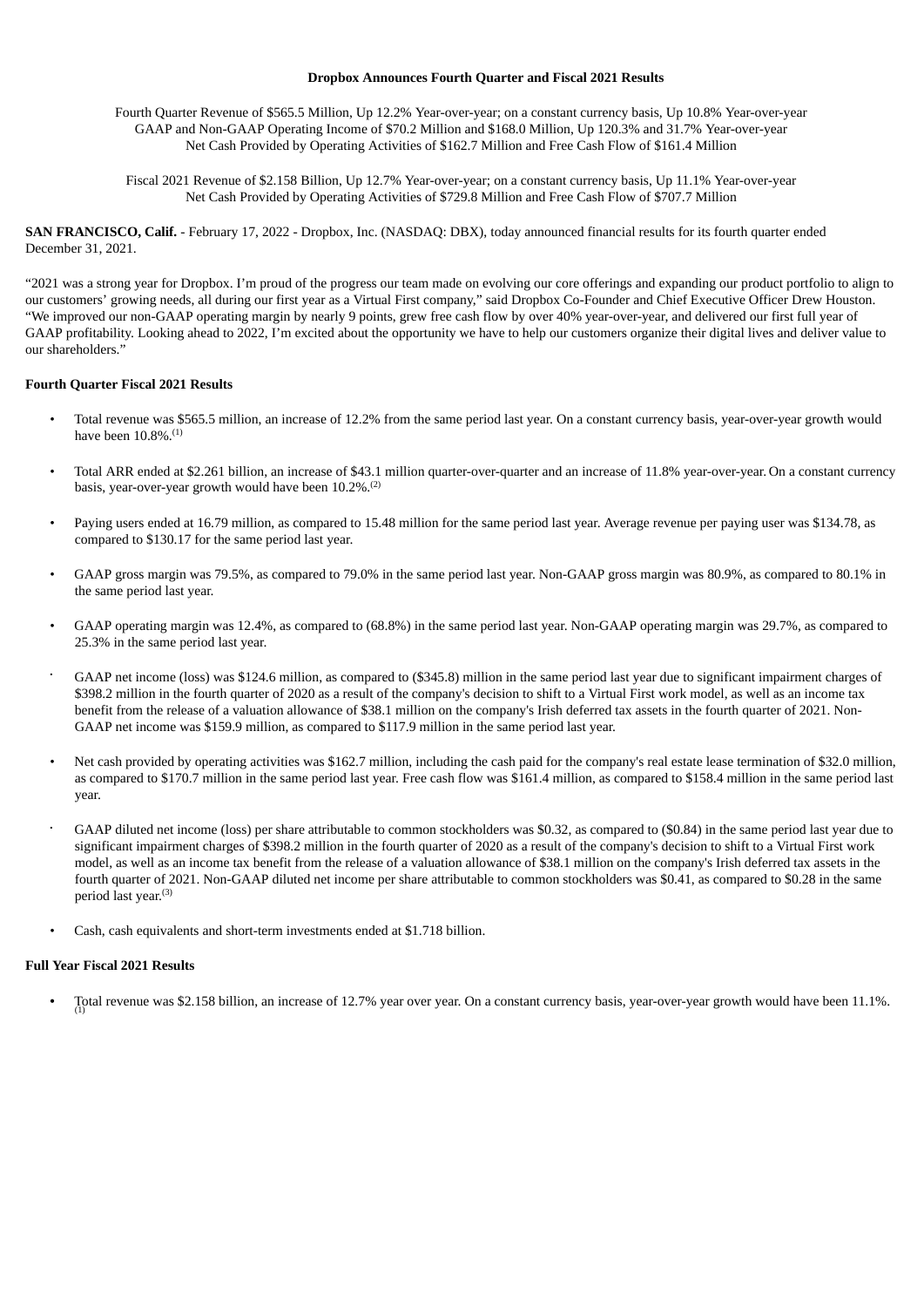- Average revenue per paying user was \$133.73, as compared to \$128.50 in the prior year.
- GAAP gross margin was 79.4%, as compared to 78.3% in the prior year. Non-GAAP gross margin was 80.8%, as compared to 79.4% in the prior year.
- GAAP operating margin was 12.7%, as compared to (14.5%) in the prior year. Non-GAAP operating margin was 30.0%, as compared to 21.4% in the prior year.
- GAAP net income (loss) was \$335.8 million, as compared to (\$256.3) million in the prior year due to significant impairment charges of \$398.2 million in the fourth quarter of 2020 as a result of the company's decision to shift to a Virtual First work model, as well as an income tax benefit from the release of a valuation allowance of \$38.1 million on the company's Irish deferred tax assets in the fourth quarter of 2021. Non-GAAP net income was \$609.3 million, as compared to \$391.1 million in the prior year. •
- Net cash provided by operating activities was \$729.8 million, including the cash paid for the company's real estate lease termination of \$32.0 million, as compared to \$570.8 million in the prior year. Free cash flow was \$707.7 million as compared to \$490.7 million in the prior year.
- GAAP diluted net income (loss) per share attributable to common stockholders was \$0.85, as compared to (\$0.62) in the prior year due to significant impairment charges of \$398.2 million in the fourth quarter of 2020 as a result of the company's decision to shift to a Virtual First work model, as well as an income tax benefit from the release of a valuation allowance of \$38.1 million on the company's Irish deferred tax assets in the fourth quarter of 2021. Non-GAAP diluted net income per share attributable to common stockholders was \$1.54, as compared to \$0.93 in the prior year.<sup>(4)</sup> •

#### **Share Repurchase Authorization**

• On February 11, 2022, the Board of Directors authorized Dropbox to repurchase an additional \$1.2 billion of its Class A common stock. The repurchase is expected to be executed, subject to general business and market conditions and other investment opportunities, through open market purchases or privately negotiated transactions, including through Rule 10b5-1 plans.

 $<sup>(1)</sup>$  We calculate constant currency revenue growth rates by applying the prior period weighted average exchange rates to current period results.</sup>

 $^{(2)}$  We calculate total annual recurring revenue ("Total ARR") as the number of users who have active paid licenses for access to our platform as of the end of the period, multiplied by their annualized subscription price to our platform. We adjust our exchange rates used to calculate Total ARR on an annual basis, at the beginning of each fiscal year. We calculate constant currency Total ARR growth rates by applying the current period rate to prior period results.

 $^{(3)}$  Non-GAAP diluted net income per share attributable to common stockholders is calculated based upon 386.5 million and 416.1 million diluted weighted-average shares of common stock for the three months ended December 31, 2021 and 2020, respectively.

 $^{(4)}$  Non-GAAP diluted net income per share attributable to common stockholders is calculated based upon 395.8 million and 419.3 million diluted weighted-average shares of common stock for the fiscal year ended December 31, 2021 and 2020, respectively.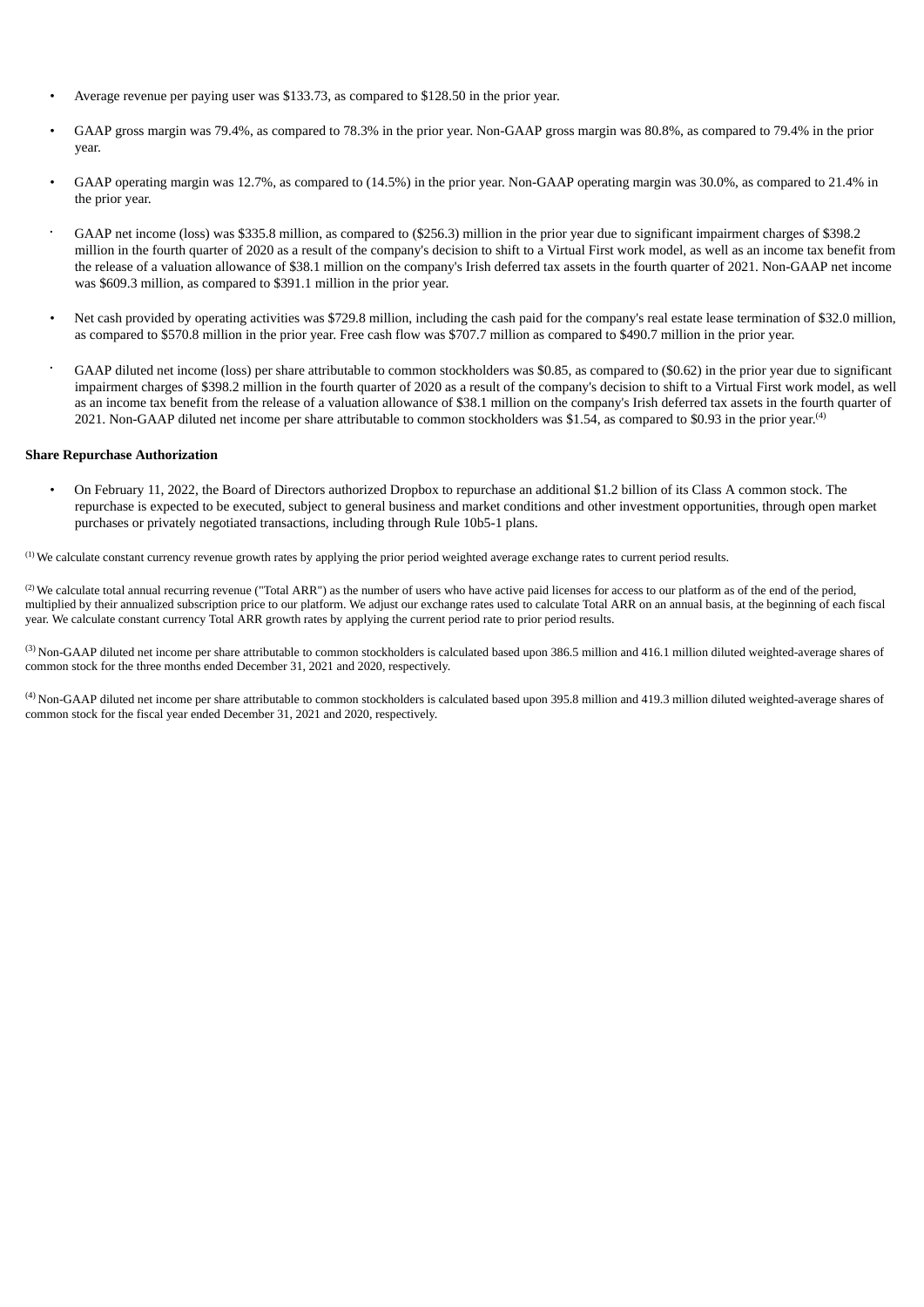#### **Financial Outlook**

Dropbox will provide forward-looking guidance in connection with this quarterly earnings announcement on its conference call, webcast, and on its investor relations website at http://investors.dropbox.com.

#### **Conference Call Information**

Dropbox plans to host a conference call today to review its fourth quarter financial results and to discuss its financial outlook. This call is scheduled to begin at 2:00 p.m. PT / 5:00 p.m. ET and can be accessed by dialing (877) 300-7844 from the United States or (786) 815-8440 internationally with reference to the company name and conference title, and a live webcast and replay of the conference call can be accessed from the Dropbox investor relations website at http://investors.dropbox.com. Following the completion of the call, a telephonic replay will be available through 8:00 PM ET on February 24, 2022 at (855) 859-2056 from the United States or (404) 537-3406 internationally with recording access code 7781474

#### **Other Upcoming Events**

- Drew Houston, Co-Founder and Chief Executive Officer, will be presenting at the Morgan Stanley Technology, Media and Telecom Conference on Wednesday, March 9th
- Tim Regan, Chief Financial Officer, will be hosting meetings at the JMP Technology Conference on Tuesday, March 8th
- Tim Regan, Chief Financial Officer, will be hosting meetings at the Keybanc Emerging Technology Summit on Tuesday, March 8th

During these events, a live webcast will be accessible from the Dropbox investor relations website at http://investors.dropbox.com. Following the event, a replay will be made available at the same location.

#### **About Dropbox**

Dropbox is the one place to keep life organized and keep work moving. With more than 700 million registered users across 180 countries, we're on a mission to design a more enlightened way of working. Dropbox is headquartered in San Francisco, CA, and has offices around the world. For more information on our mission and products, visit http://dropbox.com.

#### **Use of Non-GAAP Financial Measures**

Reconciliations of non-GAAP financial measures to the most directly comparable financial results as determined in accordance with GAAP are included at the end of this press release following the accompanying financial data. For a description of these non-GAAP financial measures, including the reasons management uses each measure, please see the section of the tables titled "About Non-GAAP Financial Measures."

#### **Forward-Looking Statements**

This press release contains forward-looking statements within the meaning of the Private Securities Litigation Reform Act of 1995 including, among other things, our expectations regarding distributed work trends, related market opportunities and our ability to capitalize on those opportunities. Words such as "believe," "may," "will," "estimate," "continue," "anticipate," "intend," "expect," "plans," and similar expressions are intended to identify forward-looking statements. Dropbox has based these forward-looking statements largely on its current expectations and projections about future events and financial trends that Dropbox believes may affect its business, financial condition, and results of operations. These forward-looking statements speak only as of the date of this press release and are subject to risks, uncertainties, and assumptions including, but not limited to: (i) our ability to realize anticipated benefits to our business from our shift to a Virtual First work model as well as impacts to our financial results and business operations as a result of this shift, (ii) impacts to our financial results, business operations and the business of our customers, suppliers, partners and the economy as a result of the COVID-19 pandemic, and related public health measures, as well as the potential for a more permanent global shift to remote work, (iii) our ability to retain and upgrade paying users, and increase our recurring revenue; (iv) our ability to attract new users or convert registered users to paying users; (v) our future financial performance, including trends in revenue, costs of revenue, gross profit or gross margin, operating expenses, paying users, and free cash flow; (vi) our history of net losses and our ability to achieve or maintain profitability; (vii) our liability for any unauthorized access to our data or our users' content, including through privacy and data security breaches; (viii) significant disruption of service on our platform or loss of content; (ix) any decline in demand for our platform or for content collaboration solutions in general; (x) changes in the interoperability of our platform across devices, operating systems, and third-party applications that we do not control; (xi) competition in our markets; (xii) our ability to respond to rapid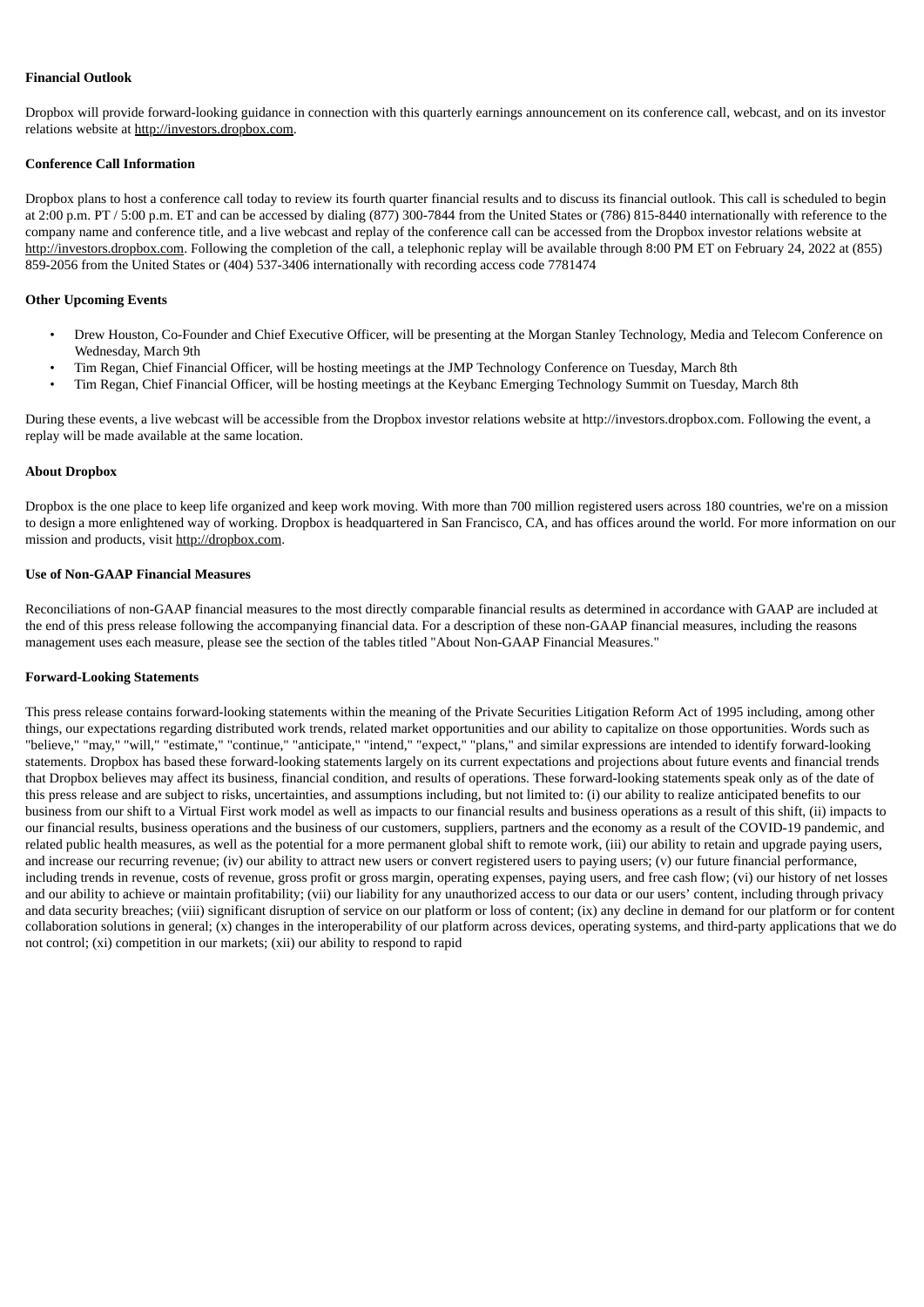technological changes, extend our platform, develop new features or products, or gain market acceptance for such new features or products, particularly in light of potential disruptions to the productivity of our employees that may result from our shift to a Virtual First work model; (xiii) our ability to manage our growth or plan for future growth; (xiv) our acquisition of other businesses and the potential of such acquisitions to require significant management attention, disrupt our business, or dilute stockholder value; (xv) our ability to attract and retain key personnel and highly qualified personnel; (xvi) our capital allocation plans with respect to our stock repurchase program and other investments; and (xvii) the dual class structure of our common stock and its effect of concentrating voting control with certain stockholders who held our capital stock prior to the completion of our initial public offering. Further information on risks that could affect Dropbox's results is included in our filings with the Securities and Exchange Commission ("SEC"), including our Form 10-Q for the quarter ended September 30, 2021. Additional information will be made available in our annual report on Form 10-K for the year ended December 31, 2021 and other reports that we may file with the SEC from time to time, which could cause actual results to vary from expectations. If the risks materialize or assumptions prove incorrect, actual results could differ materially from the results implied by these forward-looking statements. Dropbox assumes no obligation to, and does not currently intend to, update any such forward-looking statements after the date of this release, except as required by applicable law.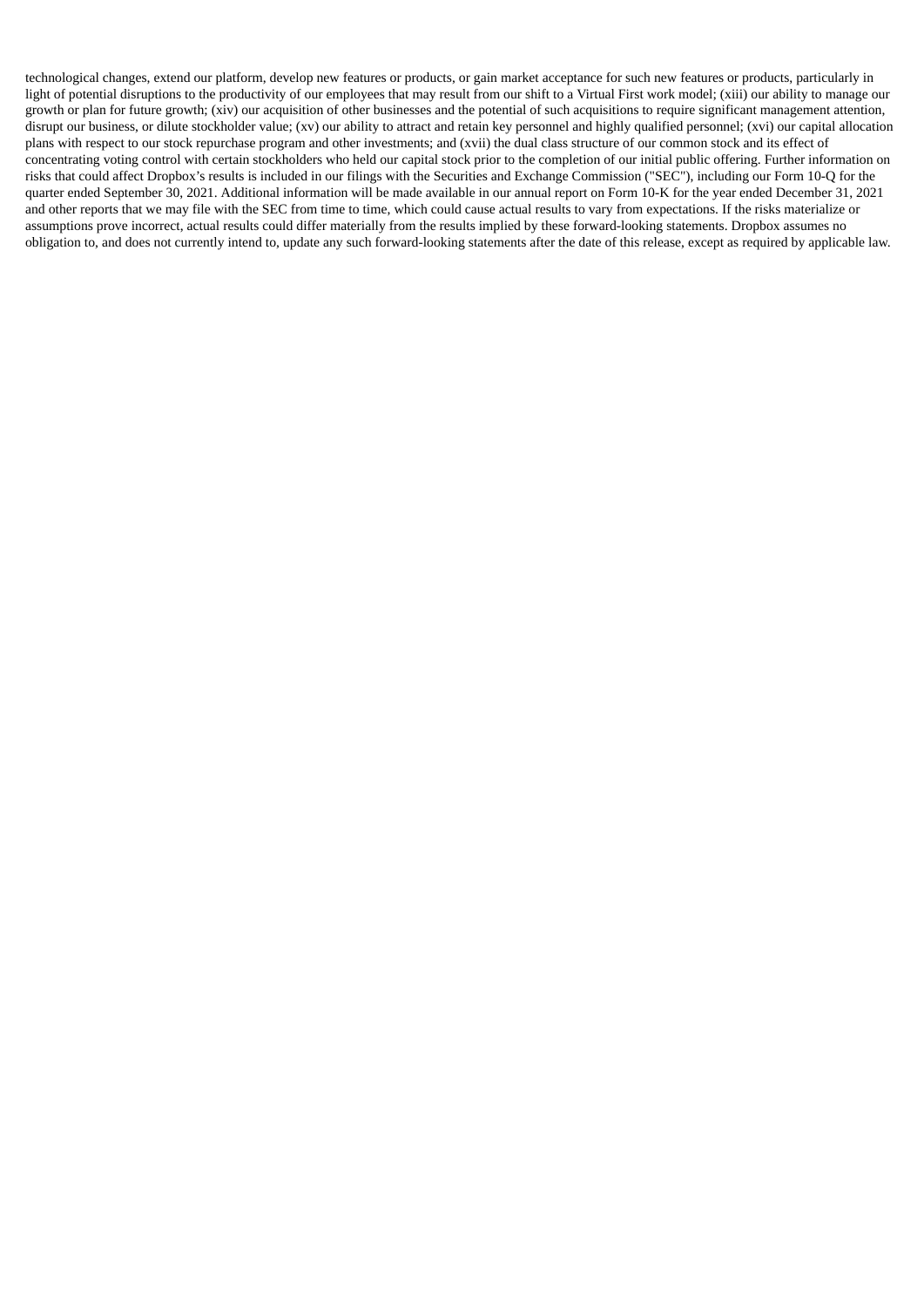# **Dropbox, Inc. Condensed Consolidated Statements of Operations**

*(In millions, except per share data)*

*(Unaudited)*

|                                                                                                                          | <b>Three Months Ended</b><br>December 31, |              |            |     | <b>Twelve Months Ended</b><br>December 31, |              |         |  |  |
|--------------------------------------------------------------------------------------------------------------------------|-------------------------------------------|--------------|------------|-----|--------------------------------------------|--------------|---------|--|--|
|                                                                                                                          | 2021                                      |              | 2020       |     | 2021                                       |              | 2020    |  |  |
| Revenue                                                                                                                  | \$<br>565.5 \$                            |              | $504.1$ \$ |     | $2,157.9$ \$                               |              | 1,913.9 |  |  |
| Cost of revenue $^{(1)}$                                                                                                 | 115.8                                     |              | 105.8      |     | 444.2                                      |              | 414.6   |  |  |
| Gross profit                                                                                                             | 449.7                                     |              | 398.3      |     | 1,713.7                                    |              | 1,499.3 |  |  |
| Operating expenses $(1)$ :                                                                                               |                                           |              |            |     |                                            |              |         |  |  |
| Research and development                                                                                                 | 201.9                                     |              | 176.6      |     | 755.9                                      |              | 727.5   |  |  |
| Sales and marketing                                                                                                      | 108.3                                     |              | 109.9      |     | 427.5                                      |              | 422.8   |  |  |
| General and administrative                                                                                               | 55.3                                      |              | 60.2       |     | 224.6                                      |              | 227.8   |  |  |
| Impairment related to real estate assets $^{(2)}$                                                                        | 14.0                                      |              | 398.2      |     | 31.3                                       |              | 398.2   |  |  |
| Total operating expenses                                                                                                 | 379.5                                     |              | 744.9      |     | 1,439.3                                    |              | 1,776.3 |  |  |
| Income (loss) from operations                                                                                            | 70.2                                      |              | (346.6)    |     | 274.4                                      |              | (277.0) |  |  |
| Interest income (expense), net                                                                                           | (1.4)                                     |              | (0.9)      |     | (5.2)                                      |              | 1.7     |  |  |
| Other income, net                                                                                                        | 17.0                                      |              | 2.0        |     | 30.1                                       |              | 25.1    |  |  |
| Income (loss) before income taxes                                                                                        | 85.8                                      |              | (345.5)    |     | 299.3                                      |              | (250.2) |  |  |
| Benefit from (provision for) income taxes $^{(3)}$                                                                       | 38.8                                      |              | (0.3)      |     | 36.5                                       |              | (6.1)   |  |  |
| Net income (loss)                                                                                                        | \$<br>124.6                               | $\mathbb{S}$ | (345.8)    | -\$ | 335.8                                      | $\mathbb{S}$ | (256.3) |  |  |
| Basic net income (loss) per share                                                                                        | 0.33                                      |              | (0.84)     |     | 0.87                                       |              | (0.62)  |  |  |
| Diluted net income (loss) per share                                                                                      | 0.32                                      | Ж            | (0.84)     | ა   | 0.85                                       | $\mathbf{a}$ | (0.62)  |  |  |
| Weighted-average shares used in computing net<br>income (loss) per share attributable to common<br>stockholders, basic   | 380.1                                     |              | 411.4      |     | 388.0                                      |              | 414.3   |  |  |
| Weighted-average shares used in computing net<br>income (loss) per share attributable to common<br>stockholders, diluted | 386.5                                     |              | 411.4      |     | 395.8                                      |              | 414.3   |  |  |

 $(1)$  Includes stock-based compensation expense as follows (in millions):

|                                           | <b>Three Months Ended</b><br>December 31, |      |      | <b>Twelve Months Ended</b><br>December 31, |  |       |
|-------------------------------------------|-------------------------------------------|------|------|--------------------------------------------|--|-------|
|                                           | 2021                                      | 2020 | 2021 |                                            |  | 2020  |
| Cost of revenue                           | 5.9                                       | 4.5  |      | 23.2                                       |  | 17.1  |
| Research and development                  | 48.4                                      | 43.0 |      | 190.1                                      |  | 174.1 |
| Sales and marketing                       | 6.0                                       | 8.6  |      | 25.0                                       |  | 33.7  |
| General and administrative <sup>(4)</sup> | 12.2                                      | 13.3 |      | 48.8                                       |  | 36.6  |

 $^{(2)}$  Includes impairment charges related to real estate assets as a result of our decision to shift to a Virtual First work model.

 $^{(3)}$  Fourth quarter and full-year 2021 GAAP net income was impacted by a \$38.1 million one-time income tax benefit from the release of a valuation allowance on our Irish deferred tax assets.

<sup>(4)</sup> On March 19, 2020, one of our co-founders resigned as a member of the board and as an officer of Dropbox, resulting in the reversal of \$23.8 million in stock-based compensation expense. Of the total amount reversed, \$21.5 million related to expense recognized prior to December 31, 2019.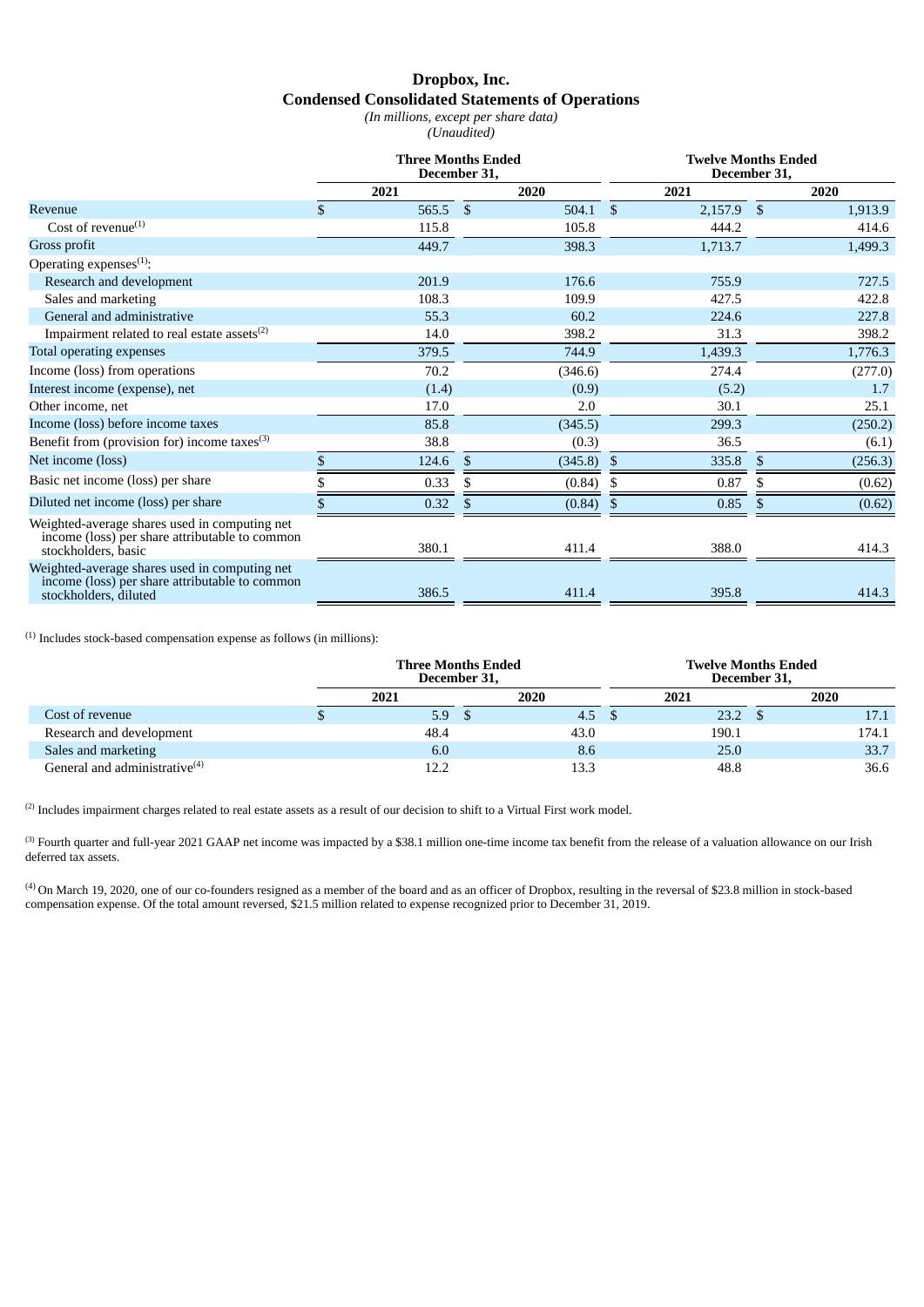# **Dropbox, Inc. Condensed Consolidated Balance Sheets** *(In millions) (Unaudited)*

|                                                      | As of December 31, |           |                |           |  |  |  |  |
|------------------------------------------------------|--------------------|-----------|----------------|-----------|--|--|--|--|
|                                                      |                    | 2021      |                | 2020      |  |  |  |  |
| <b>Assets</b>                                        |                    |           |                |           |  |  |  |  |
| Current assets:                                      |                    |           |                |           |  |  |  |  |
| Cash and cash equivalents                            | \$                 | 533.0     | -\$            | 314.9     |  |  |  |  |
| Short-term investments                               |                    | 1,185.1   |                | 806.4     |  |  |  |  |
| Trade and other receivables, net                     |                    | 49.6      |                | 43.4      |  |  |  |  |
| Prepaid expenses and other current assets            |                    | 82.1      |                | 62.8      |  |  |  |  |
| Total current assets                                 |                    | 1,849.8   |                | 1,227.5   |  |  |  |  |
| Property and equipment, net                          |                    | 322.0     |                | 338.7     |  |  |  |  |
| Operating lease right-of-use asset                   |                    | 413.9     |                | 470.5     |  |  |  |  |
| Intangible assets, net                               |                    | 53.6      |                | 33.5      |  |  |  |  |
| Goodwill                                             |                    | 356.6     |                | 236.9     |  |  |  |  |
| Other assets                                         |                    | 95.4      |                | 80.1      |  |  |  |  |
| <b>Total assets</b>                                  | $\mathbb{S}$       | 3,091.3   | \$             | 2,387.2   |  |  |  |  |
| Liabilities and stockholders' (deficit) equity       |                    |           |                |           |  |  |  |  |
| <b>Current liabilities:</b>                          |                    |           |                |           |  |  |  |  |
| Accounts payable                                     | \$                 | 25.7      | \$             | 18.7      |  |  |  |  |
| Accrued and other current liabilities                |                    | 140.8     |                | 156.7     |  |  |  |  |
| Accrued compensation and benefits                    |                    | 139.1     |                | 113.6     |  |  |  |  |
| <b>Operating lease liability</b>                     |                    | 78.3      |                | 88.7      |  |  |  |  |
| Finance lease obligation                             |                    | 120.4     |                | 99.6      |  |  |  |  |
| Deferred revenue                                     |                    | 671.5     |                | 610.5     |  |  |  |  |
| Total current liabilities                            |                    | 1,175.8   |                | 1,087.8   |  |  |  |  |
| Operating lease liability, non-current               |                    | 632.0     |                | 759.6     |  |  |  |  |
| Finance lease obligation, non-current                |                    | 167.7     |                | 171.6     |  |  |  |  |
| Convertible senior notes, net, non-current           |                    | 1,370.3   |                |           |  |  |  |  |
| Other non-current liabilities                        |                    | 39.4      |                | 34.4      |  |  |  |  |
| <b>Total liabilities</b>                             |                    | 3,385.2   |                | 2,053.4   |  |  |  |  |
| Stockholders' (deficit) equity:                      |                    |           |                |           |  |  |  |  |
| Additional paid-in-capital                           |                    | 2,448.1   |                | 2,564.3   |  |  |  |  |
| Accumulated deficit                                  |                    | (2,739.4) |                | (2,241.4) |  |  |  |  |
| Accumulated other comprehensive (loss) income        |                    | (2.6)     |                | 10.9      |  |  |  |  |
| Total stockholders' (deficit) equity                 |                    | (293.9)   |                | 333.8     |  |  |  |  |
| Total liabilities and stockholders' (deficit) equity | \$                 | 3,091.3   | $\mathfrak{s}$ | 2,387.2   |  |  |  |  |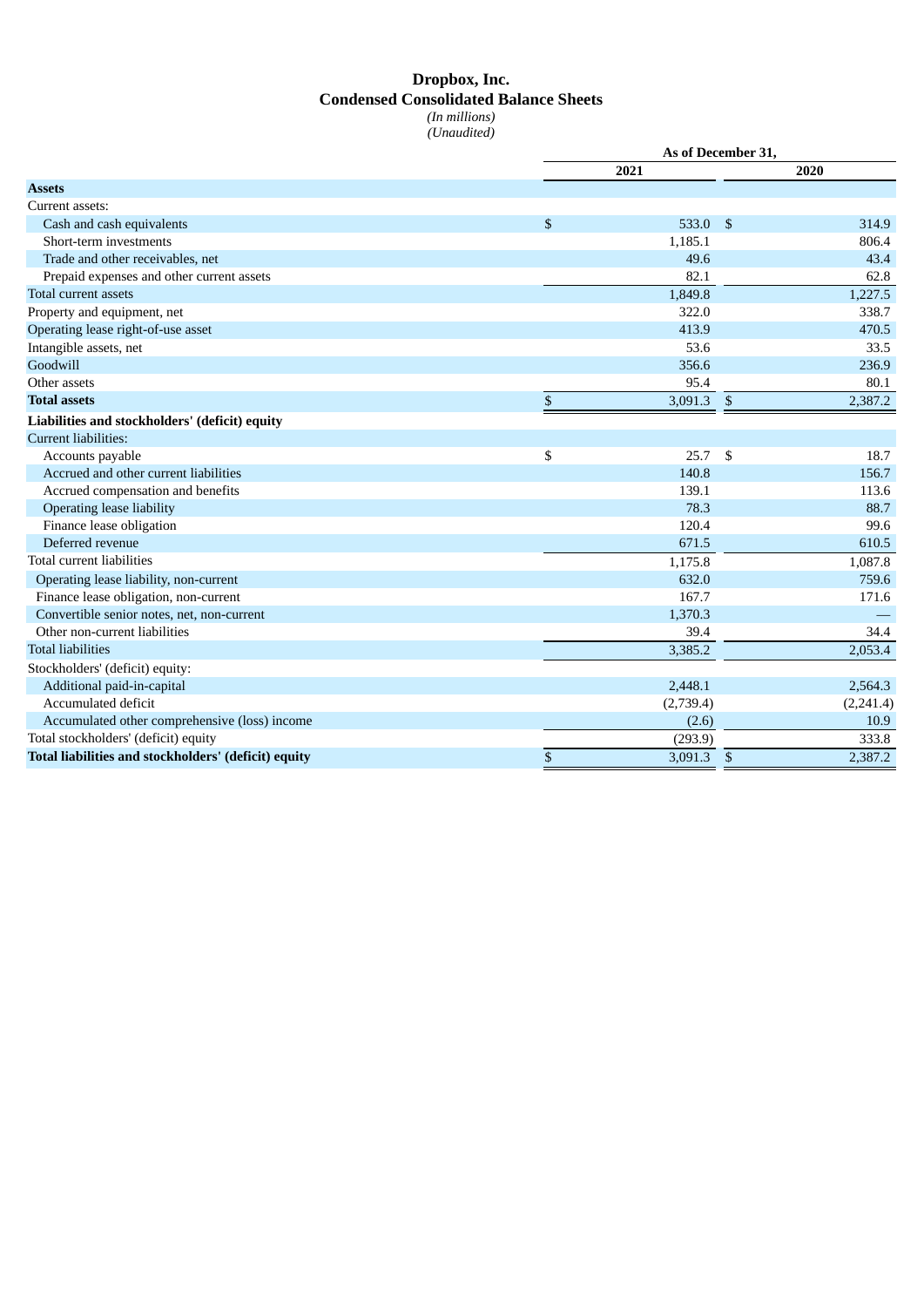# **Dropbox, Inc. Condensed Consolidated Statements of Cash Flows** *(In millions)*

*(Unaudited)*

|                                                                                            | <b>Three Months Ended</b><br>December 31,<br>2021<br>2020<br>\$<br>124.6<br>\$<br>41.1<br>72.5<br>14.0<br>1.0<br>8.7<br>(13.6)<br>1.1 |                          |    |                               | <b>Twelve Months Ended</b><br>December 31, |                          |
|--------------------------------------------------------------------------------------------|---------------------------------------------------------------------------------------------------------------------------------------|--------------------------|----|-------------------------------|--------------------------------------------|--------------------------|
|                                                                                            |                                                                                                                                       |                          |    |                               | 2021                                       | 2020                     |
| <b>Cash flows from operating activities</b>                                                |                                                                                                                                       |                          |    |                               |                                            |                          |
| Net income (loss)                                                                          |                                                                                                                                       |                          |    | $(345.8)$ \$                  | 335.8                                      | \$<br>(256.3)            |
| Adjustments to reconcile net income (loss) to net cash provided by operating activities:   |                                                                                                                                       |                          |    |                               |                                            |                          |
| Depreciation and amortization                                                              |                                                                                                                                       |                          |    | 38.8                          | 151.4                                      | 159.3                    |
| Stock-based compensation                                                                   |                                                                                                                                       |                          |    | 69.4                          | 287.1                                      | 261.5                    |
| Impairment related to real estate assets                                                   |                                                                                                                                       |                          |    | 398.2                         | 31.3                                       | 398.2                    |
| Amortization of debt issuance costs                                                        |                                                                                                                                       |                          |    | 0.2                           | 3.8                                        | 0.6                      |
| Net gains on equity investments                                                            |                                                                                                                                       |                          |    |                               | $\overline{\phantom{0}}$                   | (17.5)                   |
| Amortization of deferred commissions                                                       |                                                                                                                                       |                          |    | 6.9                           | 32.3                                       | 24.4                     |
| Net gains on lease termination                                                             |                                                                                                                                       |                          |    |                               | (13.6)                                     |                          |
| Other                                                                                      |                                                                                                                                       |                          |    | (1.7)                         | (4.4)                                      | (2.6)                    |
| Changes in operating assets and liabilities:                                               |                                                                                                                                       |                          |    |                               |                                            |                          |
| Trade and other receivables, net                                                           |                                                                                                                                       | (8.8)                    |    | 7.4                           | (6.2)                                      | (5.5)                    |
| Prepaid expenses and other current assets                                                  |                                                                                                                                       | (10.6)                   |    | (15.4)                        | (58.4)                                     | (39.4)                   |
| Other assets                                                                               |                                                                                                                                       | (15.5)                   |    | 6.4                           | 50.5                                       | 61.4                     |
| Accounts payable                                                                           |                                                                                                                                       | 2.9                      |    | (11.0)                        | 7.6                                        | (19.9)                   |
| Accrued and other current liabilities                                                      |                                                                                                                                       | (37.4)                   |    | 12.9                          | (34.6)                                     | (9.8)                    |
| Accrued compensation and benefits                                                          |                                                                                                                                       | 30.3                     |    | 19.8                          | 23.5                                       | 11.7                     |
| Deferred revenue                                                                           |                                                                                                                                       | 3.2                      |    | 11.7                          | 59.8                                       | 55.1                     |
| Other non-current liabilities                                                              |                                                                                                                                       | (21.1)                   |    | (30.3)                        | (109.2)                                    | (72.9)                   |
| Tenant improvement allowance reimbursement                                                 |                                                                                                                                       | 2.3                      |    | 3.2                           | 5.1                                        | 22.5                     |
| Cash paid for lease termination                                                            |                                                                                                                                       | (32.0)                   |    |                               | (32.0)                                     |                          |
| Net cash provided by operating activities                                                  |                                                                                                                                       | 162.7                    |    | 170.7                         | 729.8                                      | 570.8                    |
| <b>Cash flows from investing activities</b>                                                |                                                                                                                                       |                          |    |                               |                                            |                          |
| Capital expenditures                                                                       |                                                                                                                                       | (1.3)                    |    | (12.3)                        | (22.1)                                     | (80.1)                   |
| Purchase of intangible assets                                                              |                                                                                                                                       | (1.5)                    |    | $\overline{\phantom{0}}$      | (6.8)                                      | (0.2)                    |
| Business combinations, net of cash acquired                                                |                                                                                                                                       | (14.7)                   |    | $\qquad \qquad -$             | (140.0)                                    | $\overline{\phantom{m}}$ |
| Purchases of short-term investments                                                        |                                                                                                                                       | (77.8)                   |    | (215.0)                       | (1, 138.4)                                 | (756.1)                  |
| Proceeds from sales of short-term investments                                              |                                                                                                                                       | 23.3                     |    | 15.8                          | 293.6                                      | 198.8                    |
| Proceeds from maturities of short-term investments                                         |                                                                                                                                       | 100.8                    |    | 164.8                         | 448.7                                      | 386.7                    |
| Other                                                                                      |                                                                                                                                       | 6.5                      |    | 4.7                           | 40.2                                       | 17.3                     |
| Net cash provided by (used in) investing activities                                        |                                                                                                                                       | 35.3                     |    |                               |                                            |                          |
| <b>Cash flows from financing activities</b>                                                |                                                                                                                                       |                          |    | (42.0)                        | (524.8)                                    | (233.6)                  |
| Proceeds from issuance of convertible senior notes                                         |                                                                                                                                       |                          |    |                               | 1,389.1                                    |                          |
| Purchase of convertible note hedge in connection with issuance of convertible senior notes |                                                                                                                                       |                          |    |                               |                                            |                          |
| Proceeds from sale of warrants in connection with issuance of convertible senior notes     |                                                                                                                                       |                          |    |                               | (265.3)<br>202.9                           |                          |
|                                                                                            |                                                                                                                                       | $\overline{\phantom{0}}$ |    | $\overline{\phantom{0}}$<br>— |                                            | $\qquad \qquad -$        |
| Payments of debt issuance costs                                                            |                                                                                                                                       |                          |    |                               | (23.7)                                     |                          |
| Payments for taxes related to net share settlement of restricted stock units and awards    |                                                                                                                                       | (26.6)                   |    | (25.7)                        | (124.8)                                    | (92.2)<br>2.3            |
| Proceeds from issuance of common stock, net of taxes withheld                              |                                                                                                                                       | 0.3                      |    | 0.7                           | 6.9                                        |                          |
| Principal payments on finance lease obligations                                            |                                                                                                                                       | (31.2)                   |    | (24.6)                        | (110.4)                                    | (89.5)                   |
| Common stock repurchases                                                                   |                                                                                                                                       | (294.8)                  |    | (220.2)                       | (1,058.5)                                  | (397.5)                  |
| Other                                                                                      |                                                                                                                                       |                          |    |                               |                                            | (0.8)                    |
| Net cash provided by (used in) financing activities                                        |                                                                                                                                       | (352.3)                  |    | (269.8)                       | 16.2                                       | (577.7)                  |
| Effect of exchange rate changes on cash and cash equivalents                               |                                                                                                                                       | (1.6)                    |    | 3.3                           | (3.1)                                      | 4.1                      |
| Change in cash and cash equivalents                                                        |                                                                                                                                       | (155.9)                  |    | (137.8)                       | 218.1                                      | (236.4)                  |
| Cash and cash equivalents - beginning of period                                            |                                                                                                                                       | 688.9                    |    | 452.7                         | 314.9                                      | 551.3                    |
| Cash and cash equivalents - end of period                                                  | \$                                                                                                                                    | 533.0 \$                 |    | 314.9 \$                      | 533.0 \$                                   | 314.9                    |
| <b>Supplemental cash flow data:</b>                                                        |                                                                                                                                       |                          |    |                               |                                            |                          |
| Property and equipment acquired under finance leases                                       | \$                                                                                                                                    | 16.2                     | \$ | 39.9                          | \$<br>127.3                                | \$<br>145.8              |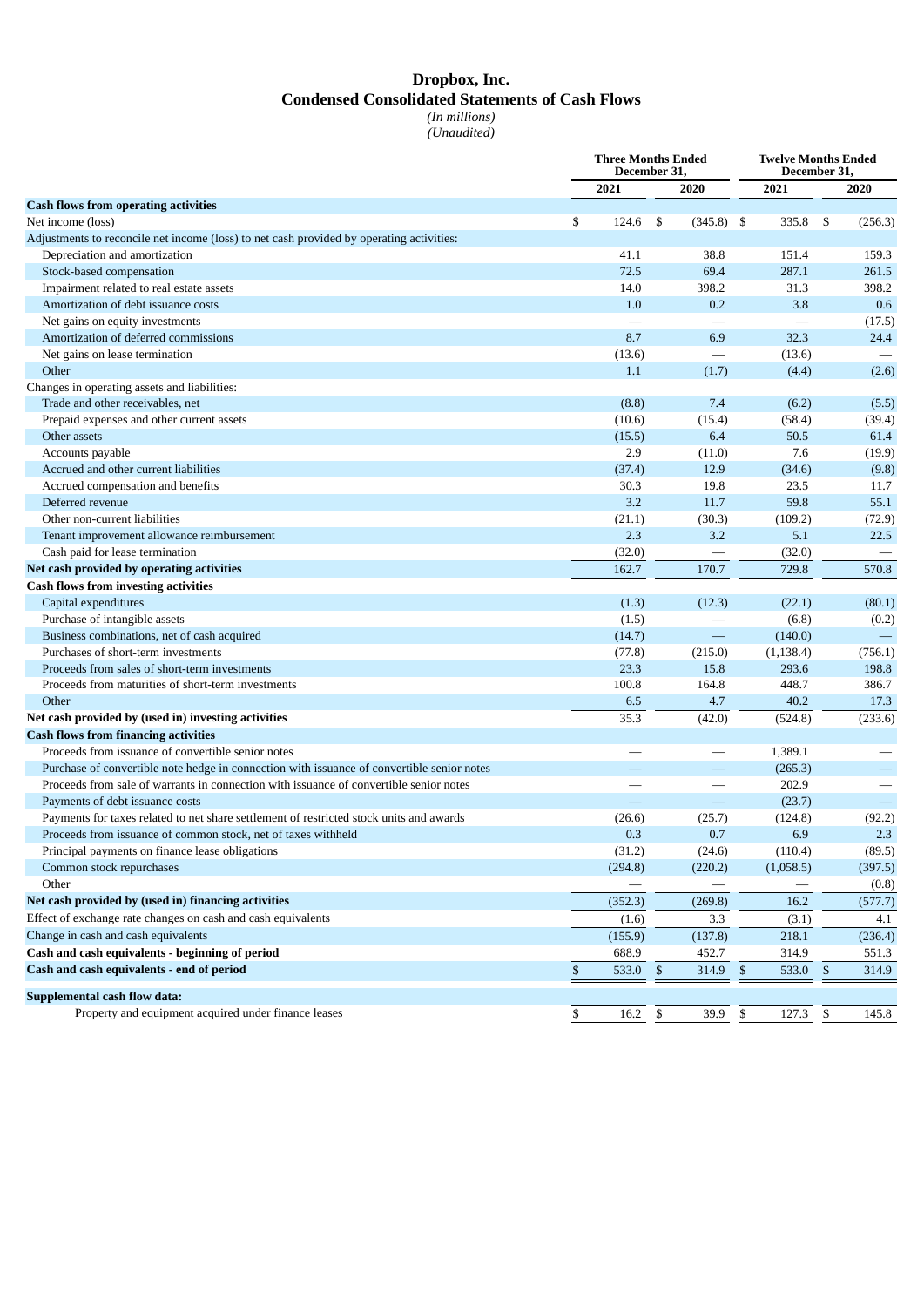### **Dropbox, Inc. Three Months Ended December 31, 2021 Reconciliation of GAAP to Non-GAAP results**

*(In millions, except for percentages, which may not foot due to rounding)*

|                                                    |             |                |                                    |                | (Unaudited)                                          |                                       |                |                                                         |                 |
|----------------------------------------------------|-------------|----------------|------------------------------------|----------------|------------------------------------------------------|---------------------------------------|----------------|---------------------------------------------------------|-----------------|
|                                                    | <b>GAAP</b> |                | <b>Stock-based</b><br>compensation |                | <b>Acquisition-</b><br>related and other<br>expenses | <b>Intangibles</b><br>amortization    |                | Impairment<br>related to real<br>estate assets $^{(1)}$ | <b>Non-GAAP</b> |
| Cost of revenue                                    | \$<br>115.8 | $\mathfrak{S}$ | (5.9)                              | $\mathfrak{S}$ |                                                      | \$<br>(1.8)                           | $\mathfrak{S}$ | \$                                                      | 108.1           |
| Cost of revenue margin                             | 20.5 %      |                | $(1.0\%)$                          |                | $-$ %                                                | $(0.3\%)$                             |                | $-$ %                                                   | 19.1 %          |
| Gross profit                                       | 449.7       |                | 5.9                                |                |                                                      | 1.8                                   |                |                                                         | 457.4           |
| Gross margin                                       | 79.5 %      |                | 1.0 %                              |                | $-$ %                                                | $0.3\%$                               |                | $\%$                                                    | 80.9%           |
| Research and development                           | 201.9       |                | (48.4)                             |                | (5.3)                                                |                                       |                |                                                         | 148.2           |
| Research and development<br>margin                 | 35.7%       |                | $(8.6\%)$                          |                | $(0.9\%)$                                            | $\%$                                  |                | $-$ %                                                   | 26.2 %          |
| Sales and marketing                                | 108.3       |                | (6.0)                              |                | (1.7)                                                | (1.9)                                 |                |                                                         | 98.7            |
| Sales and marketing margin                         | 19.2 %      |                | $(1.1\%)$                          |                | $(0.3\%)$                                            | $(0.3\%)$                             |                | $-$ %                                                   | 17.5 %          |
| General and administrative                         | 55.3        |                | (12.2)                             |                | (0.6)                                                |                                       |                |                                                         | 42.5            |
| General and administrative<br>margin               | 9.8%        |                | $(2.2\%)$                          |                | $(0.1\%)$                                            | $\%$                                  |                | $\%$                                                    | 7.5 %           |
| Impairment related to real estate<br>assets        | 14.0        |                |                                    |                |                                                      |                                       |                | (14.0)                                                  |                 |
| Impairment related to real estate<br>assets margin | 2.5 %       |                | $-$ %                              |                | %<br>$\qquad \qquad$                                 | $\%$<br>$\overbrace{\phantom{aaaaa}}$ |                | $(2.5\%)$                                               | $-$ %           |
| Income from operations                             | \$<br>70.2  | \$             | 72.5                               | \$             | 7.6                                                  | \$<br>3.7                             | \$             | 14.0<br><sup>\$</sup>                                   | 168.0           |
| Operating margin                                   | 12.4 %      |                | 12.8 %                             |                | 1.3 %                                                | $\%$<br>0.7                           |                | $2.5\%$                                                 | 29.7%           |

 $^{(1)}$  Includes impairment charges related to real estate assets as a result of our decision to shift to a Virtual First work model.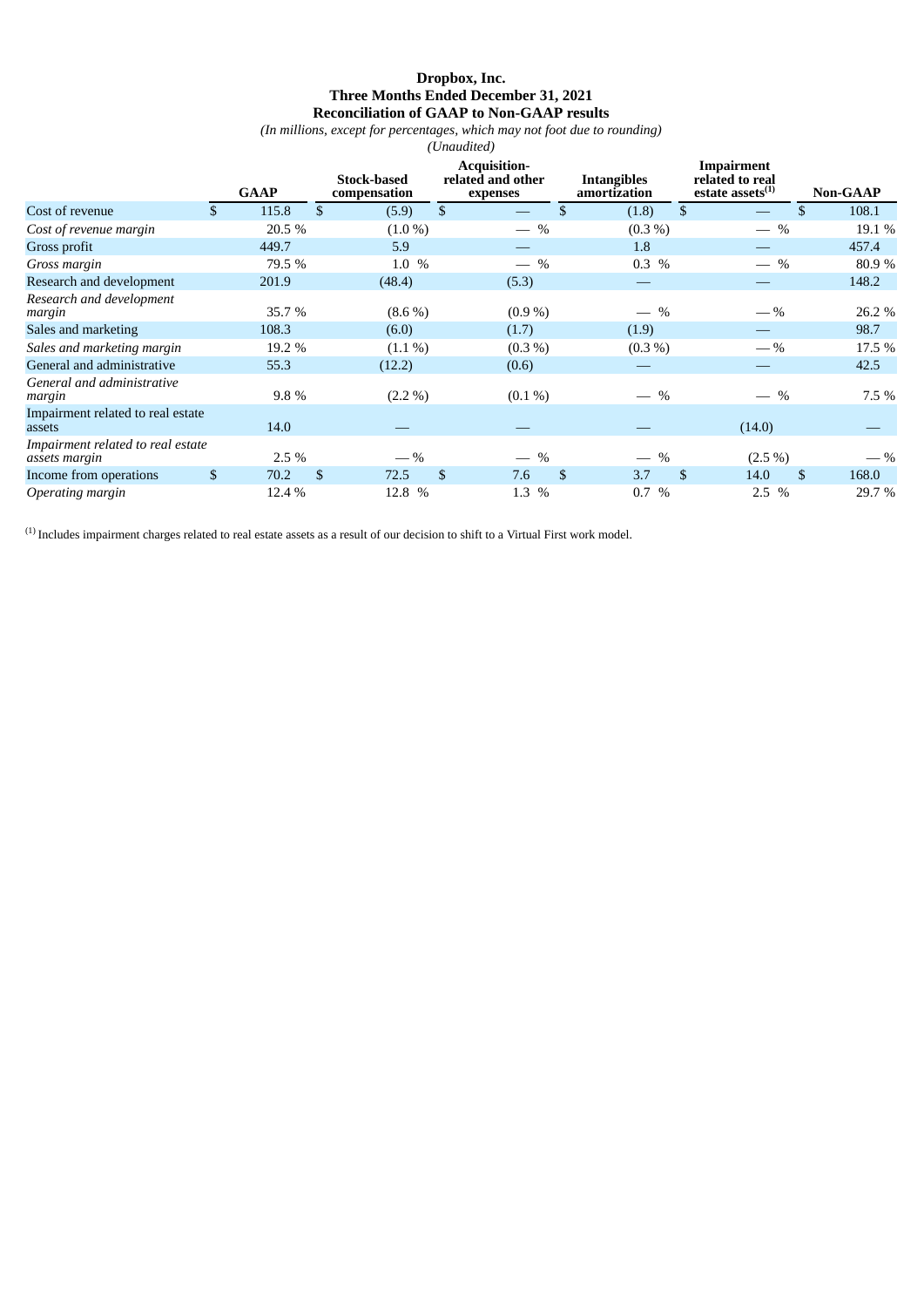### **Dropbox, Inc. Three Months Ended December 31, 2020 Reconciliation of GAAP to Non-GAAP results**

*(In millions, except for percentages, which may not foot due to rounding)*

|                                                    |             |               |                                    |                | (Unaudited)                                          |                |                                    |                |                                                         |                 |
|----------------------------------------------------|-------------|---------------|------------------------------------|----------------|------------------------------------------------------|----------------|------------------------------------|----------------|---------------------------------------------------------|-----------------|
|                                                    | <b>GAAP</b> |               | <b>Stock-based</b><br>compensation |                | <b>Acquisition-</b><br>related and other<br>expenses |                | <b>Intangibles</b><br>amortization |                | Impairment<br>related to real<br>estate assets $^{(1)}$ | <b>Non-GAAP</b> |
| Cost of revenue                                    | \$<br>105.8 | $\mathcal{S}$ | (4.5)                              | $\mathfrak{S}$ |                                                      | \$             | (0.9)                              | $\mathfrak{S}$ | \$                                                      | 100.4           |
| Cost of revenue margin                             | 21.0 %      |               | $(0.9\%)$                          |                | $-$ %                                                |                | $(0.2\% )$                         |                | $-$ %                                                   | 19.9 %          |
| Gross profit                                       | 398.3       |               | 4.5                                |                |                                                      |                | 0.9                                |                |                                                         | 403.7           |
| Gross margin                                       | 79.0 %      |               | 0.9%                               |                | $-$ %                                                |                | 0.2 %                              |                | $\%$<br>$\overline{\phantom{0}}$                        | 80.1%           |
| Research and development                           | 176.6       |               | (43.0)                             |                | (4.2)                                                |                |                                    |                |                                                         | 129.4           |
| Research and development<br>margin                 | 35.0 %      |               | $(8.5\%)$                          |                | $(0.8\%)$                                            |                | $-$ %                              |                | $\%$                                                    | 25.7 %          |
| Sales and marketing                                | 109.9       |               | (8.6)                              |                |                                                      |                | (1.5)                              |                |                                                         | 99.8            |
| Sales and marketing margin                         | 21.8 %      |               | $(1.7\%)$                          |                | $-$ %                                                |                | $(0.3\%)$                          |                | $-$ %                                                   | 19.8 %          |
| General and administrative                         | 60.2        |               | (13.3)                             |                |                                                      |                |                                    |                |                                                         | 46.9            |
| General and administrative<br>margin               | 11.9 %      |               | $(2.6\%)$                          |                | $-$ %                                                |                | $-$ %                              |                | $\%$                                                    | 9.3 %           |
| Impairment related to real estate<br>assets        | 398.2       |               |                                    |                |                                                      |                |                                    |                | (398.2)                                                 |                 |
| Impairment related to real<br>estate assets margin | 79.0 %      |               | $-$ %                              |                | $-$ %                                                |                | $\%$                               |                | (79.0 %)                                                | $-$ %           |
| Income (loss) from operations \$                   | (346.6)     | \$            | 69.4                               | $\mathbb{S}$   | 4.2                                                  | $\mathfrak{S}$ | 2.4                                | $\mathfrak{S}$ | 398.2<br>\$                                             | 127.6           |
| Operating margin                                   | $(68.8\%)$  |               | 13.8 %                             |                | $\%$<br>0.8                                          |                | $0.5\%$                            |                | 79.0 %                                                  | 25.3 %          |

 $^{(1)}$  Includes impairment charges related to real estate assets as a result of our decision to shift to a Virtual First work model.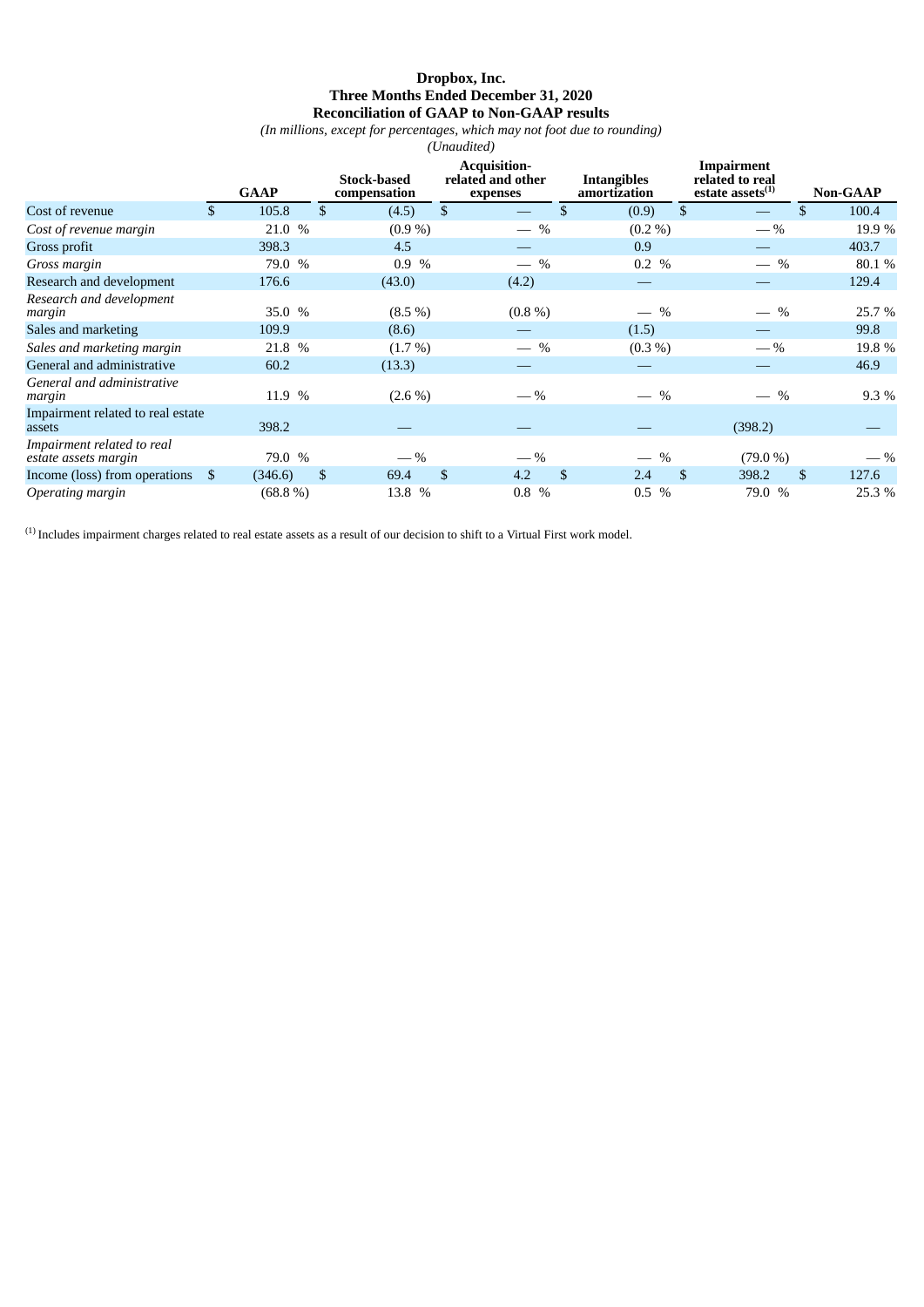# **Dropbox, Inc. Twelve Months Ended December 31, 2021 Reconciliation of GAAP to Non-GAAP results**

*(In millions, except for percentages, which may not foot due to rounding)*

|                                                       |              |             |              |                                    |                | (Unaudited)                                          |              |                                        |                |                                                                |      |                                                  |                |                 |
|-------------------------------------------------------|--------------|-------------|--------------|------------------------------------|----------------|------------------------------------------------------|--------------|----------------------------------------|----------------|----------------------------------------------------------------|------|--------------------------------------------------|----------------|-----------------|
|                                                       |              | <b>GAAP</b> |              | <b>Stock-based</b><br>compensation |                | <b>Acquisition-</b><br>related and<br>other expenses |              | <b>Intangibles</b><br>amortization     |                | <b>Impairment</b><br>related to real<br>estate assets $^{(1)}$ |      | Workforce<br>reduction<br>expense <sup>(2)</sup> |                | <b>Non-GAAP</b> |
| Cost of revenue                                       | $\mathbb{S}$ | 444.2       | $\mathbb{S}$ | (23.2)                             | $\mathfrak{S}$ |                                                      | \$           | (6.0)                                  | $\mathfrak{s}$ |                                                                | \$   | (1.7)                                            | \$             | 413.3           |
| Cost of revenue<br>margin                             |              | 20.6 %      |              | $(1.1\%)$                          |                | $\%$<br>$\hspace{0.05cm}$                            |              | $(0.3\%)$                              |                |                                                                | $\%$ | $(0.1\%)$                                        |                | 19.2 %          |
| Gross profit                                          |              | 1,713.7     |              | 23.2                               |                |                                                      |              | 6.0                                    |                |                                                                |      | 1.7                                              |                | 1,744.6         |
| Gross margin                                          |              | 79.4 %      |              | $1.1~\%$                           |                | $\%$                                                 |              | 0.3 %                                  |                | $-$ %                                                          |      | 0.1 %                                            |                | 80.8%           |
| Research and<br>development                           |              | 755.9       |              | (190.1)                            |                | (19.7)                                               |              |                                        |                |                                                                |      | (3.2)                                            |                | 542.9           |
| Research and<br>development margin                    |              | 35.0 %      |              | $(8.8\%)$                          |                | $(0.9\%)$                                            |              | $\%$<br>$\overbrace{\phantom{123331}}$ |                | $-$ %                                                          |      | $(0.1\%)$                                        |                | 25.2 %          |
| Sales and marketing                                   |              | 427.5       |              | (25.0)                             |                | (5.3)                                                |              | (7.1)                                  |                |                                                                |      | (6.9)                                            |                | 383.2           |
| Sales and marketing<br>margin                         |              | 19.8 %      |              | $(1.2\%)$                          |                | (0.2 %)                                              |              | $(0.3\%)$                              |                | $-$ %                                                          |      | $(0.3\%)$                                        |                | 17.8 %          |
| General and<br>administrative                         |              | 224.6       |              | (48.8)                             |                | (1.8)                                                |              |                                        |                |                                                                |      | (2.5)                                            |                | 171.5           |
| General and<br>administrative margin                  |              | 10.4 %      |              | $(2.3\%)$                          |                | $(0.1\%)$                                            |              | $\%$                                   |                | $-$ %                                                          |      | $(0.1\%)$                                        |                | 7.9%            |
| Impairment related to<br>real estate assets           |              | 31.3        |              |                                    |                |                                                      |              |                                        |                | (31.3)                                                         |      |                                                  |                |                 |
| Impairment related to<br>real estate assets<br>margin |              | 1.5 %       |              | $\%$                               |                | $\%$                                                 |              | $\%$<br>$\equiv$                       |                | $(1.5\%)$                                                      |      | $\%$                                             |                | $-$ %           |
| Income from<br>operations                             | $\mathbb{S}$ | 274.4       | $\mathbb{S}$ | 287.1                              | $\mathfrak{S}$ | 26.8                                                 | $\mathbb{S}$ | 13.1                                   | $\mathbb{S}$   | 31.3                                                           | \$   | 14.3                                             | $\mathfrak{S}$ | 647.0           |
| Operating margin                                      |              | 12.7 %      |              | 13.3 %                             |                | 1.2 %                                                |              | 0.6 %                                  |                | 1.5 %                                                          |      | $0.7\%$                                          |                | 30.0%           |

 $^{(1)}$  Includes impairment charges related to real estate assets as a result of our decision to shift to a Virtual First work model.

 $^{(2)}$  Includes expenses related to workforce reduction such as severance, benefits and other related items.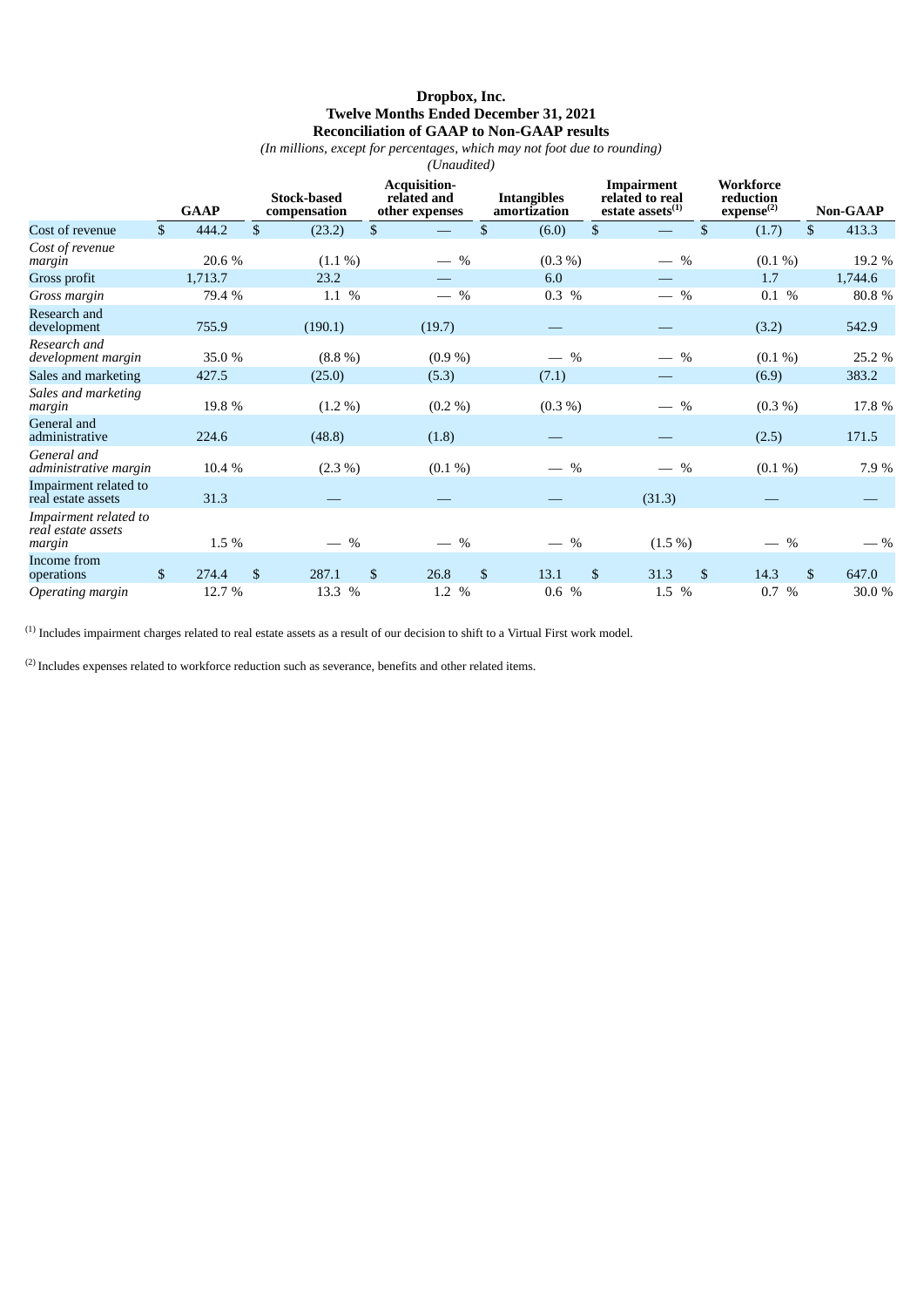## **Dropbox, Inc. Twelve Months Ended December 31, 2020 Reconciliation of GAAP to Non-GAAP results**

*(In millions, except for percentages, which may not foot due to rounding)*

|                                                    | (Unaudited) |             |                |                                    |    |                                                      |    |                                       |                |                                                         |    |                 |  |
|----------------------------------------------------|-------------|-------------|----------------|------------------------------------|----|------------------------------------------------------|----|---------------------------------------|----------------|---------------------------------------------------------|----|-----------------|--|
|                                                    |             | <b>GAAP</b> |                | <b>Stock-based</b><br>compensation |    | <b>Acquisition-</b><br>related and other<br>expenses |    | <b>Intangibles</b><br>amortization    |                | Impairment<br>related to real<br>estate assets $^{(1)}$ |    | <b>Non-GAAP</b> |  |
| Cost of revenue                                    | \$.         | 414.6       | $\mathfrak{L}$ | (17.1)                             | \$ |                                                      | \$ | (3.9)                                 | $\mathfrak{S}$ |                                                         | \$ | 393.6           |  |
| Cost of revenue margin                             |             | 21.7 %      |                | $(0.9\%)$                          |    | $-$ %                                                |    | $(0.2\% )$                            |                | $-$ %                                                   |    | 20.6 %          |  |
| Gross profit                                       |             | 1,499.3     |                | 17.1                               |    |                                                      |    | 3.9                                   |                |                                                         |    | 1,520.3         |  |
| Gross margin                                       |             | 78.3 %      |                | 0.9%                               |    | $-$ %                                                |    | 0.2 %                                 |                | $-$ %                                                   |    | 79.4 %          |  |
| Research and development                           |             | 727.5       |                | (174.1)                            |    | (16.8)                                               |    |                                       |                |                                                         |    | 536.6           |  |
| Research and development<br>margin                 |             | 38.0 %      |                | $(9.1\%)$                          |    | $(0.9\%)$                                            |    | $-$ %                                 |                | $-$ %                                                   |    | 28.0 %          |  |
| Sales and marketing                                |             | 422.8       |                | (33.7)                             |    |                                                      |    | (5.6)                                 |                |                                                         |    | 383.5           |  |
| Sales and marketing margin                         |             | 22.1 %      |                | $(1.8\%)$                          |    | $-$ %                                                |    | $(0.3\%)$                             |                | $-$ %                                                   |    | 20.0 %          |  |
| General and administrative                         |             | 227.8       |                | (36.6)                             |    | (0.1)                                                |    |                                       |                |                                                         |    | 191.1           |  |
| General and administrative<br>margin               |             | 11.9 %      |                | $(1.9\%)$                          |    | $-$ %                                                |    | $\frac{0}{0}$                         |                | $\frac{0}{0}$                                           |    | 10.0 %          |  |
| Impairment related to real<br>estate assets        |             | 398.2       |                |                                    |    |                                                      |    |                                       |                | (398.2)                                                 |    |                 |  |
| Impairment related to real<br>estate assets margin |             | 20.8 %      |                | $-$ %                              |    | $-$ %                                                |    | $\%$<br>$\overbrace{\phantom{13333}}$ |                | $(20.8\%)$                                              |    | $-$ %           |  |
| Income (loss) from operations \$                   |             | (277.0)     | <sup>\$</sup>  | 261.5                              | \$ | 16.9                                                 | \$ | 9.5                                   | \$             | 398.2                                                   | \$ | 409.1           |  |
| Operating margin                                   |             | $(14.5\%)$  |                | 13.7<br>$\frac{0}{0}$              |    | $\%$<br>0.9                                          |    | $\frac{0}{0}$<br>0.5                  |                | 20.8 %                                                  |    | 21.4 %          |  |

 $^{(1)}$  Includes impairment charges related to real estate assets as a result of our decision to shift to a Virtual First work model.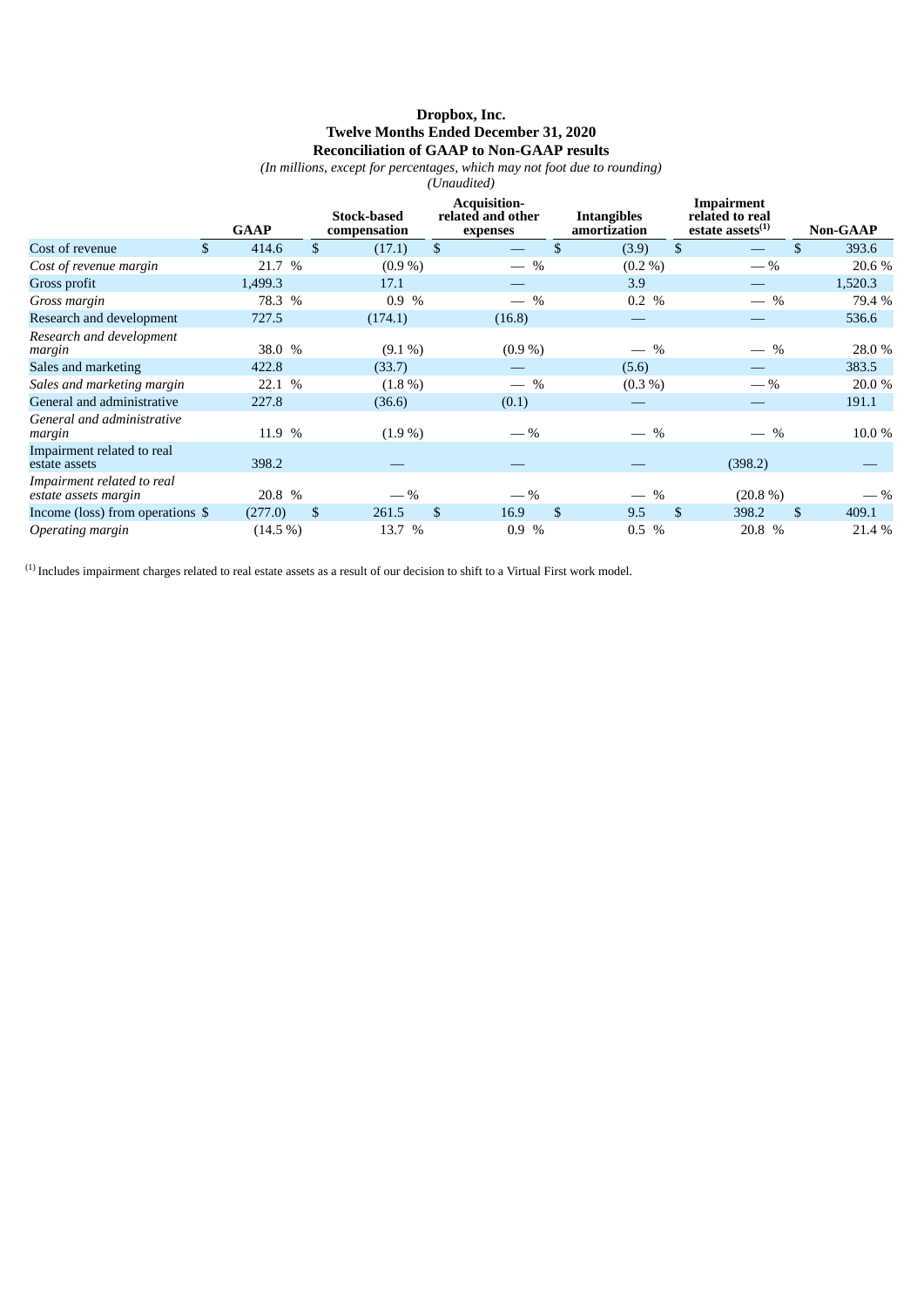# **Dropbox, Inc. Three and Twelve Months Ended December 31, 2021 and 2020**

**Reconciliation of GAAP net income (loss) to Non-GAAP net income and Non-GAAP diluted net income per share**

| (In millions, except per share data) |  |  |
|--------------------------------------|--|--|
|                                      |  |  |

|                                                                                        | (Unaudited)                               |              |            |                                            |         |  |
|----------------------------------------------------------------------------------------|-------------------------------------------|--------------|------------|--------------------------------------------|---------|--|
|                                                                                        | <b>Three Months Ended</b><br>December 31, |              |            | <b>Twelve Months Ended</b><br>December 31, |         |  |
|                                                                                        | 2021                                      | 2020         | 2021       |                                            | 2020    |  |
| GAAP net income (loss)                                                                 | \$<br>$124.6$ \$                          | $(345.8)$ \$ | $335.8$ \$ |                                            | (256.3) |  |
| Stock-based compensation                                                               | 72.5                                      | 69.4         | 287.1      |                                            | 261.5   |  |
| Acquisition-related and other expenses                                                 | 7.6                                       | 4.2          | 26.8       |                                            | 16.9    |  |
| Amortization of acquired intangible assets                                             | 3.7                                       | 2.4          | 13.1       |                                            | 9.5     |  |
| Impairment related to real estate assets                                               | 14.0                                      | 398.2        | 31.3       |                                            | 398.2   |  |
| Workforce reduction expense                                                            |                                           |              | 14.3       |                                            |         |  |
| Net gains on equity investments                                                        |                                           |              |            |                                            | (17.5)  |  |
| Net gains on lease termination                                                         | (13.6)                                    |              | (13.6)     |                                            |         |  |
| Income tax effects of non-GAAP adjustments                                             | (10.8)                                    | (10.5)       | (47.4)     |                                            | (21.2)  |  |
| Income tax benefit from the release of a valuation<br>allowance on deferred tax assets | (38.1)                                    |              | (38.1)     |                                            |         |  |
| Non-GAAP net income                                                                    | 159.9                                     | \$<br>117.9  | 609.3      | \$.                                        | 391.1   |  |
| Non-GAAP diluted net income per share                                                  | 0.41                                      | 0.28         | 1.54       |                                            | 0.93    |  |
| Weighted-average shares used to compute Non-GAAP<br>diluted net income per share       | 386.5                                     | 416.1        | 395.8      |                                            | 419.3   |  |

### **Dropbox, Inc. Three and Twelve Months Ended December 31, 2021 and 2020 Reconciliation of free cash flow and supplemental cash flow disclosure** *(In millions, except for percentages)*

*(Unaudited)*

|                                                                                          | <b>Three Months Ended</b><br>December 31, |        |   |        | <b>Twelve Months Ended</b><br>December 31, |        |     |        |
|------------------------------------------------------------------------------------------|-------------------------------------------|--------|---|--------|--------------------------------------------|--------|-----|--------|
|                                                                                          |                                           | 2021   |   | 2020   |                                            | 2021   |     | 2020   |
| <b>Free cash flow reconciliation:</b>                                                    |                                           |        |   |        |                                            |        |     |        |
| Net cash provided by operating activities                                                | \$                                        | 162.7  | S | 170.7  | S                                          | 729.8  | S   | 570.8  |
| Less:                                                                                    |                                           |        |   |        |                                            |        |     |        |
| Capital expenditures                                                                     |                                           | (1.3)  |   | (12.3) |                                            | (22.1) |     | (80.1) |
| Free cash flow                                                                           |                                           | 161.4  |   | 158.4  |                                            | 707.7  |     | 490.7  |
| Free cash flow margin                                                                    |                                           | 28.5 % |   | 31.4 % |                                            | 32.8 % |     | 25.6 % |
| <b>Supplemental disclosures:</b>                                                         |                                           |        |   |        |                                            |        |     |        |
| Key employee holdback payments related to the<br>acquisition of HelloSign <sup>(I)</sup> |                                           | 4.1    |   | 4.1    |                                            | 16.2   | \$. | 28.3   |
| Payments related to workforce reduction <sup>(2)</sup>                                   |                                           | 0.2    |   |        |                                            | 14.3   | S   |        |

 $(1)$  As part of our acquisition of HelloSign in 2019, we have employee holdback agreements with key HelloSign personnel consisting of \$48.5 million in cash payments subject to ongoing employee service. The related expenses are recognized within research and development expenses over the required service period of three years. The payments began in the first quarter of 2020, and will be paid evenly in quarterly installments over the remaining required service period.

 $^{(2)}$  Includes payments made related to workforce reduction such as severance, benefits, and other related items.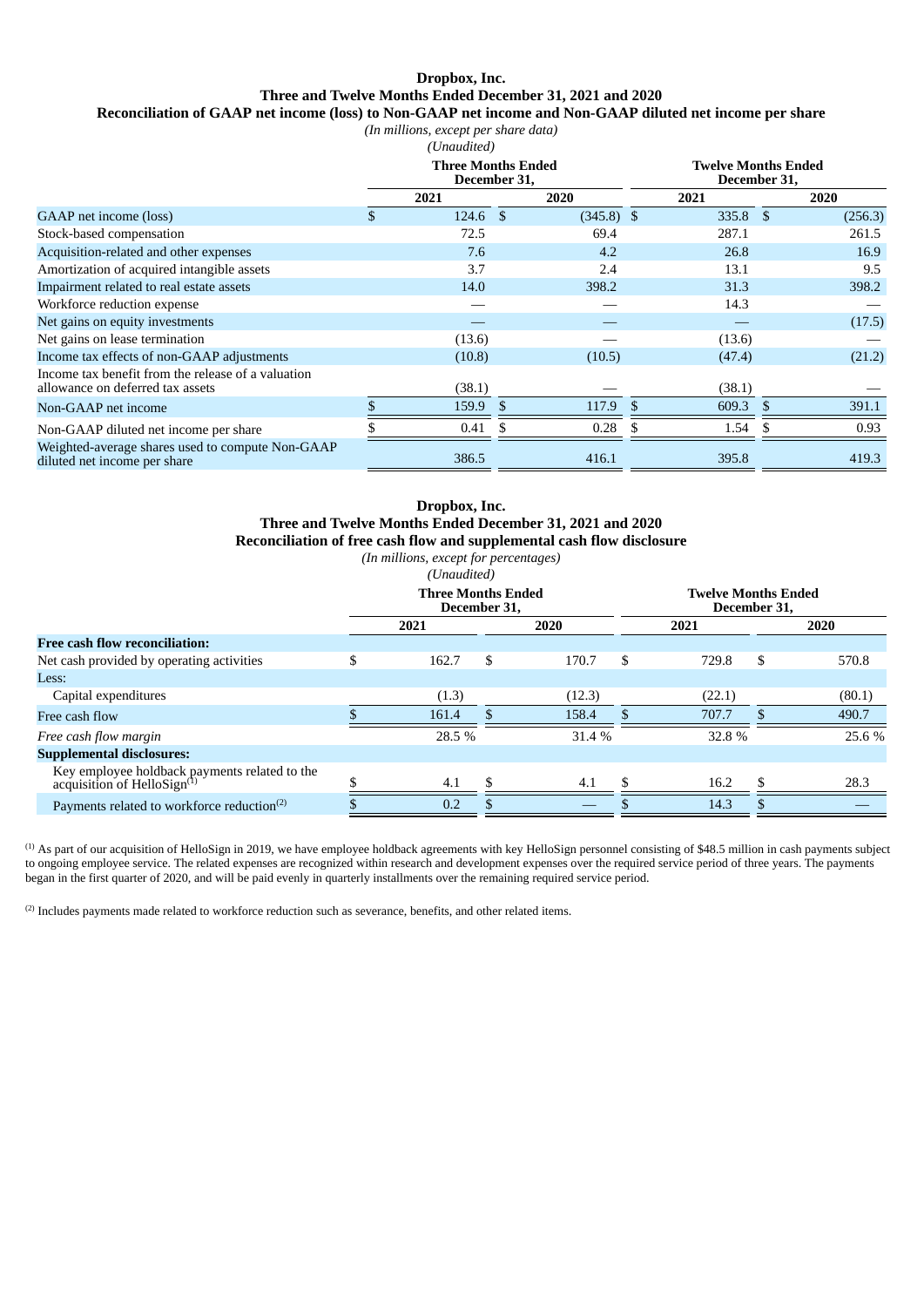#### **About Non-GAAP Financial Measures**

To provide investors and others with additional information regarding Dropbox's results, we have disclosed the following non-GAAP financial measures: revenue growth and Total ARR growth excluding foreign exchange effect, which we refer to as on a constant currency basis, non-GAAP cost of revenue, non-GAAP gross profit, non-GAAP operating expenses (including research and development, sales and marketing and general and administrative), non-GAAP income from operations, non-GAAP net income, free cash flow ("FCF") and non-GAAP diluted net income per share. Dropbox has provided a reconciliation of each non-GAAP financial measure used in this earnings release to the most directly comparable GAAP financial measure. Non-GAAP cost of revenue, gross profit, operating expenses, income from operations, and net income differ from GAAP in that they exclude stock-based compensation expense, amortization of acquired intangible assets, other acquisition-related expenses, which include third-party diligence costs and expenses related to key employee holdback agreements, impairment charges related to real estate assets, and expenses related to our reduction in force. Non-GAAP net income also excludes net gains and losses on equity investments and lease termination, and includes the income tax effect of the aforementioned adjustments, as well as the income tax benefit from the release of a valuation allowance on our Irish deferred tax assets. FCF differs from GAAP net cash provided by operating activities in that it treats capital expenditures as a reduction to net cash provided by operating activities. Free cash flow margin is calculated as FCF divided by revenue. For periods that we are in a GAAP net income position, the weighted average shares used in the computation are the same as the shares used in our non-GAAP diluted net income per share computation. In order to present revenue on a constant currency basis for the quarter ended December 31, 2021, Dropbox calculates constant currency revenue growth rates by applying the prior period weighted average exchange rates to current period results. Dropbox calculates constant currency Total ARR growth rates by applying the current period rate to prior period results. Dropbox presents constant currency information to provide a framework for assessing how our underlying business performed excluding the effect of foreign currency rate fluctuations.

Dropbox's management uses these non-GAAP financial measures to understand and compare operating results across accounting periods, for internal budgeting and forecasting purposes, for short and long-term operating plans, and to evaluate Dropbox's financial performance and the ability to generate cash from operations. Management believes these non-GAAP financial measures reflect Dropbox's ongoing business in a manner that allows for meaningful period-to-period comparisons and analysis of trends in Dropbox's business, as they exclude expenses that are not reflective of ongoing operating results. Management also believes that these non-GAAP financial measures provide useful supplemental information to investors and others in understanding and evaluating Dropbox's operating results and future prospects in the same manner as management and in comparing financial results across accounting periods and to those of peer companies.

We believe that the non-GAAP financial measures, non-GAAP cost of revenue, gross profit, operating expenses, income from operations, net income, and diluted net income per share are meaningful to investors because they help identify underlying trends in our business that could otherwise be masked by the effect of the expenses that we exclude.

We believe that FCF is an indicator of our liquidity over the long term, and provides useful information regarding cash provided by operating activities and cash used for investments in property and equipment required to maintain and grow our business. FCF is presented for supplemental informational purposes only and should not be considered a substitute for financial information presented in accordance with GAAP. FCF has limitations as an analytical tool, and it should not be considered in isolation or as a substitute for analysis of other GAAP financial measures, such as net cash provided by operating activities. Some of the limitations of FCF are that FCF does not reflect our future contractual commitments, excludes investments made to acquire assets under finance leases, includes capital expenditures, and may be calculated differently by other companies in our industry, limiting its usefulness as a comparative measure.

The use of non-GAAP cost of revenue, gross profit, operating expenses, income from operations, net income, free cash flow, and diluted net income per share measures has certain limitations as they do not reflect all items of income, expense, and cash expenditures, as applicable, that affect Dropbox's operations. Dropbox mitigates these limitations by reconciling the non-GAAP financial measures to the most comparable GAAP financial measures. Additionally, we have provided supplemental disclosures in our reconciliation of net cash provided by operating activities to free cash flow to include expenses related to reduction in workforce and key employee holdback payments related to the acquisition of HelloSign. These non-GAAP financial measures should be considered in addition to, not as a substitute for or in isolation from, measures prepared in accordance with GAAP. Further, these non-GAAP measures may differ from the non-GAAP information used by other companies, including peer companies, and therefore comparability may be limited. Management encourages investors and others to review Dropbox's financial information in its entirety and not rely on a single financial measure.